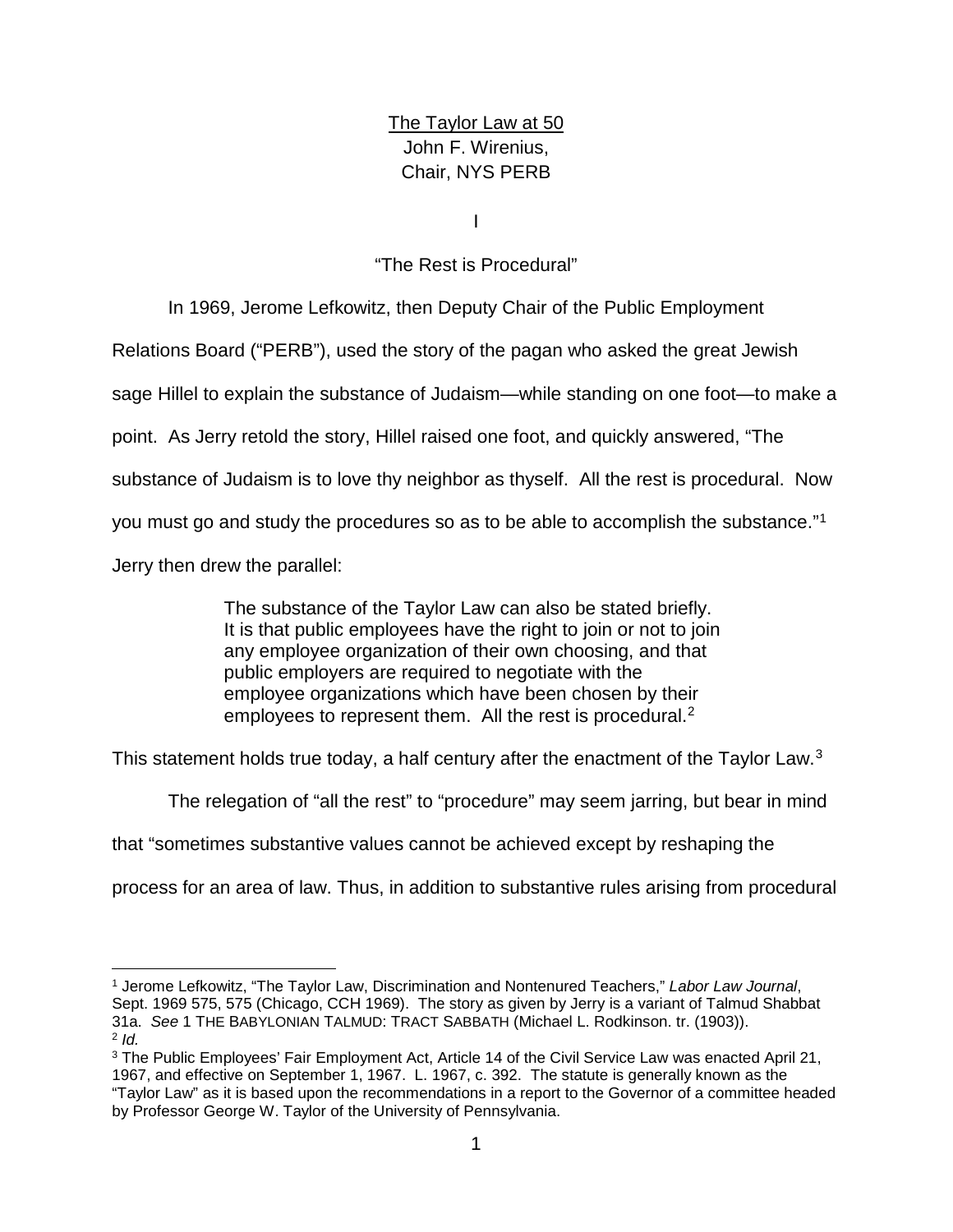opportunities or shortcomings, procedural rules often serve substantive objectives."[4](#page-1-0)  Or, as Oliver Wendell Holmes put in as long ago as 1881, "whenever we trace a leading doctrine of substantive law far enough back, we are very likely to find some forgotten circumstance of procedure at its source."[5](#page-1-1) From almost the dawn of the Anglo-American system, through the enactment of the Federal Rules of Civil Procedure in 1938 and beyond, substantive legal reform has been accomplished by crafting procedures that "nudge" or steer the parties in a particular direction, mandated by a policy decision. [6](#page-1-2)

The Taylor Law is just such a statute; it creates what has been called a "choice

architecture"[7](#page-1-3) system, one that in ways overt and subtle guides the parties to a desired

outcome. In the Taylor Law, that preferred outcome is for the parties to collectively

negotiate terms and conditions of employment and to resolve differences at the

bargaining table, until it is clear that no such resolution is possible at that time. Only in

the last resort, and only for employees in specific public safety positions, is arbitration

available to settle a contract, and even that is for a sharply limited time.<sup>[8](#page-1-4)</sup>

<span id="page-1-0"></span> <sup>4</sup> Scott M. Matheson, "Procedure in Public Person Defamation Cases: The Impact of the First Amendment," 66 Tex. L. Rev. 215, 224 (1987).

<span id="page-1-1"></span><sup>5</sup> Oliver Wendell Holmes, THE COMMON LAW 253, 252-254 (1881).

<span id="page-1-2"></span><sup>6</sup> See Joseph Biancalana, "For Want of Justice: Legal Reforms of Henry II," 84 Colum L Rev 433, 434 (1988); Paul Brand, "Henry II and the Creation of the Common Law," in Christopher Harper-Bill & Nicholas Vincent, eds., HENRY II: NEW INTERPRETATIONS 215-240 (2007); Stephen N. Subrin, "How Equity Conquered Common Law: The Federal Rules of Civil Procedure in Historical Perspective," 135 U. Penn L. Rev. 909 (1987).

<span id="page-1-4"></span><span id="page-1-3"></span><sup>7</sup> Richard H. Thaler, Cass R. Sunstein & John P. Balz, "Choice Architecture," in Eldar Shafir, THE BEHAVIORAL FOUNDATIONS OF PUBLIC POLICY,428, *et seq*. (2012); see generally, Richard H. Thaler, Cass R. Sunstein, NUDGE: IMPROVING DECISIONS ABOUT HEALTH, WELFARE, AND HAPPINESS (2008). <sup>8</sup> For most other non-pedagogical employees, if no agreement results after fact-finding, the appropriate legislative body may, for one budget period, "take such action as it deems to be in the public interest, including the interest of the public employees involved." Civ Serv. Law § 209.3 (e) (iv). However, under the so-called "Triborough Amendment," § 209-a (1) (e) of the Taylor Law (added by 1982 Laws c. 921), an employer commits an improper practice if it "refuse[s] to continue all the terms of an expired agreement until a new agreement is negotiated." Thus, the "legislative body is precluded . . . from imposing a settlement which diminishes employee rights under an expired collective bargaining agreement." *County of Niagara v. Newman*, 104 AD2d 1, 4, 17 PERB ¶ 7025, 7054-7054 (4th Dept 1984).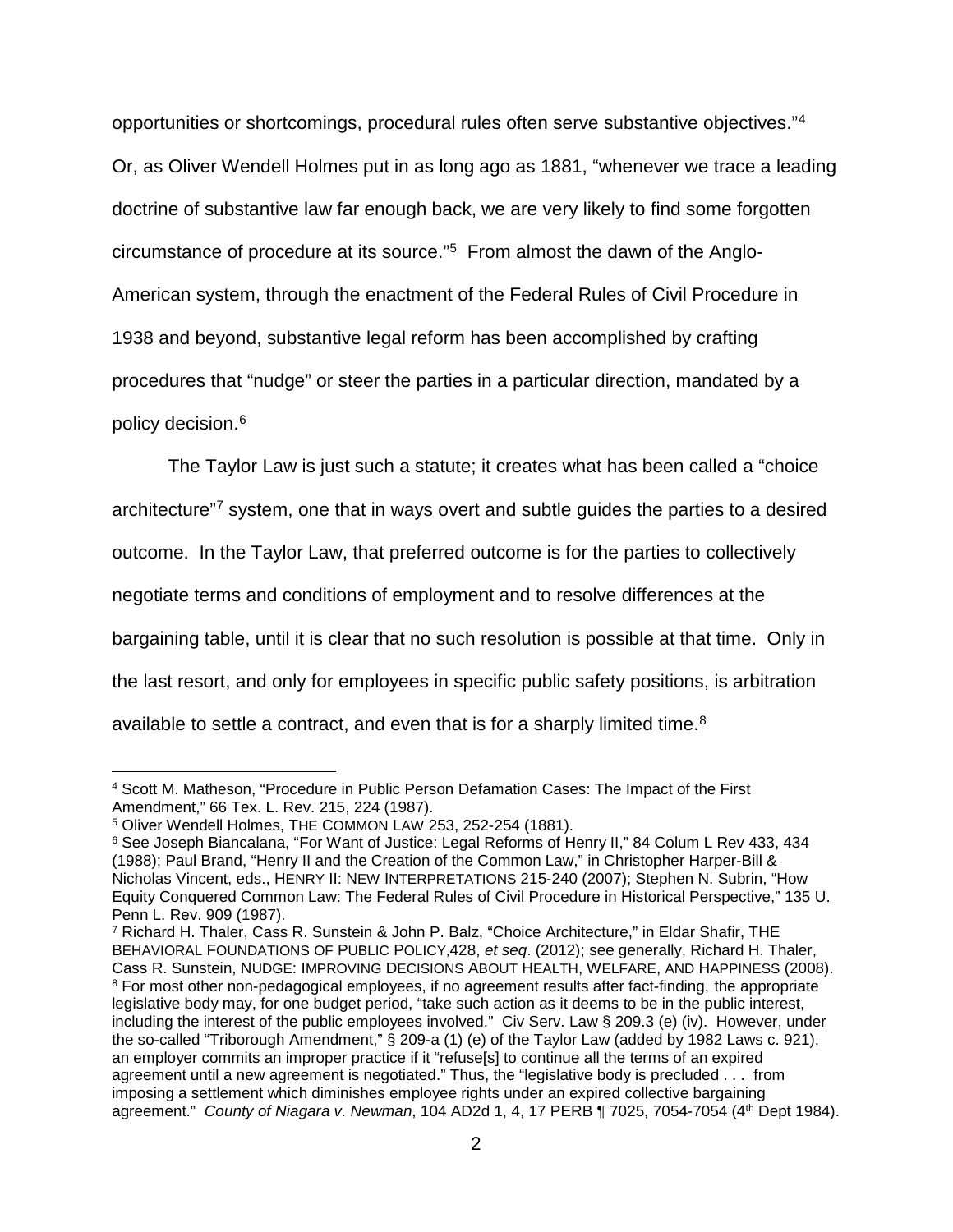At the core of the Taylor Law, as Jerry's parable suggests, are two correlative values—the recognition of the right of employees to be represented and to bargain collectively, and the duty of both the employer and the selected employee organization to negotiate over terms and conditions of employment. As Governor Nelson A. Rockefeller phrased it in his memorandum approving the bill, the Taylor Law's "primary impact will be to impose upon the public employer, the public employee and the employee organization a joint responsibility for solving employment relations without injury to the public interest."[9](#page-2-0) Professor George W. Taylor, who chaired the committee that proposed the law that is called by his name, agreed. For Taylor, the law's reciprocal expansion of employee rights, which was concomitant with reaffirming employee organizations' duty to the public, made it a landmark: "*Effective participation by employees in the determination of their conditions of employment*," he emphasized (quite literally), "*is the basic idea behind the new law*."[10](#page-2-1)

That basic idea of employee input through collective bargaining has flourished in New York, as has the value of mutual, reciprocal duties owed by both management and labor not only to each other, but, ultimately, to the people of the State. New York's Taylor Law has respected those reciprocal duties, with the vast majority of public sector employees' terms and conditions of employment being negotiated between

For pedagogues, the Taylor Law only allows negotiation, with statutory non-binding impartial assistance, until agreement is reached. § 209.3 (f).

<span id="page-2-0"></span><sup>9</sup> L. 1967, c. 392, "Public Employees' Fair Employment Act of 1967," Governor's Memoranda, at 1528. Those reciprocal duties are acknowledged as well in the statute's text; for example, § 207 (c), provides that in determining the appropriate composition of a bargaining unit, "the unit shall be compatible with the joint responsibilities of the public employer and public employees to serve the public."

<span id="page-2-1"></span><sup>10</sup> George W. Taylor, "Strikes in Public Employment," *Good Government* (vol. 85: 1), 9, 10 (1968) (italics in original); *see also* GOVERNOR'S COMMITTEE ON PUBLIC EMPLOYEE RELATIONS FINAL REPORT, 19 (March 31, 1966), available at [http://www.perb.ny.gov/wp-content/uploads/2018/04/1966-Taylor-](http://www.perb.ny.gov/wp-content/uploads/2018/04/1966-Taylor-Committee-Report.pdf)[Committee-Report.pdf](http://www.perb.ny.gov/wp-content/uploads/2018/04/1966-Taylor-Committee-Report.pdf) (visited June 11, 2018).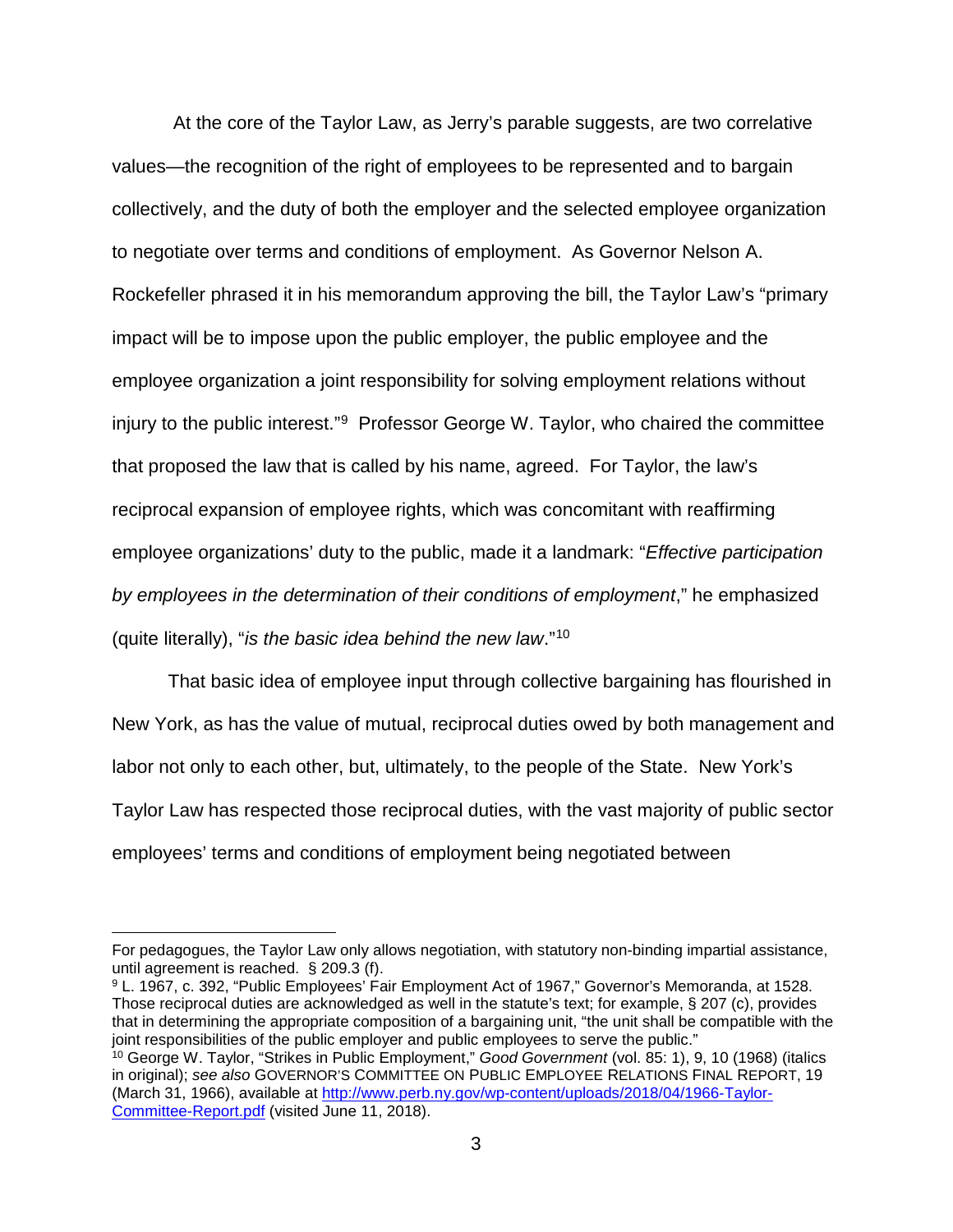management and labor, while collective negotiations have also ensured the delivery of services with almost no interruptions due to workplace disputes.

The achievement of the Taylor Law is especially impressive in the light of the performance of its predecessor, the Condon-Wadlin Act, in effect from 1947 until its repeal and replacement by the Taylor Law in 1967. [11](#page-3-0) Condon-Wadlin simply barred strikes, and deemed strikers to have abandoned their jobs, allowing the employer to rehire those employees if it chose to, but requiring the erstwhile strikers to serve a fiveyear probationary period, and barring any pay raises for three years after their re-hiring.<sup>[12](#page-3-1)</sup> While Condon-Wadlin was formidable on paper, "[t]he prevailing viewpoint, however, was that the act had been unenforceable."<sup>13</sup> The problem of enforcement was not restricted to New York and Condon-Wadlin; as the great legal scholar Glanville Williams summarized:

> Attempts have been made to make strikes illegal by statute in Australia and New Zealand and also in England when the National Arbitration Order was in force. Such attempts remain virtually dead letters because of the practical difficulties of enforcement. It is not practical politics to imprison or fine hundreds of thousands of strikers; and even if legal action is directed against their leaders, the result generally is to turn them into martyrs and prolong the dissension.<sup>[14](#page-3-3)</sup>

Under the Taylor Law, unilateral action—whether by management or by labor—is heavily disincentivized; the statute prohibits employers from "refus[ing] to continue all the terms of an expired agreement until a new agreement is negotiated"—unless the

<span id="page-3-0"></span> <sup>11</sup> 1947 N.Y.Laws ch. 392; see William A. Herbert, Philip L. Maier, & Richard Zuckerman, eds, 1 LEFKOWITZ ON PUBLIC SECTOR EMPLOYMENT LAW 24 (4th Ed 2016).

<span id="page-3-2"></span><span id="page-3-1"></span><sup>12</sup> Herbert, *et al*, LEFKOWITZ ON PUBLIC SECTOR EMPLOYMENT LAW at 24.

<sup>13</sup> *Id* at 25.

<span id="page-3-3"></span><sup>&</sup>lt;sup>14</sup> Quoted in Theodore W. Kheel, REPORT TO SPEAKER ANTHONY J. TRAVIA ON THE TAYLOR LAW 12-13 (Feb. 21, 1968).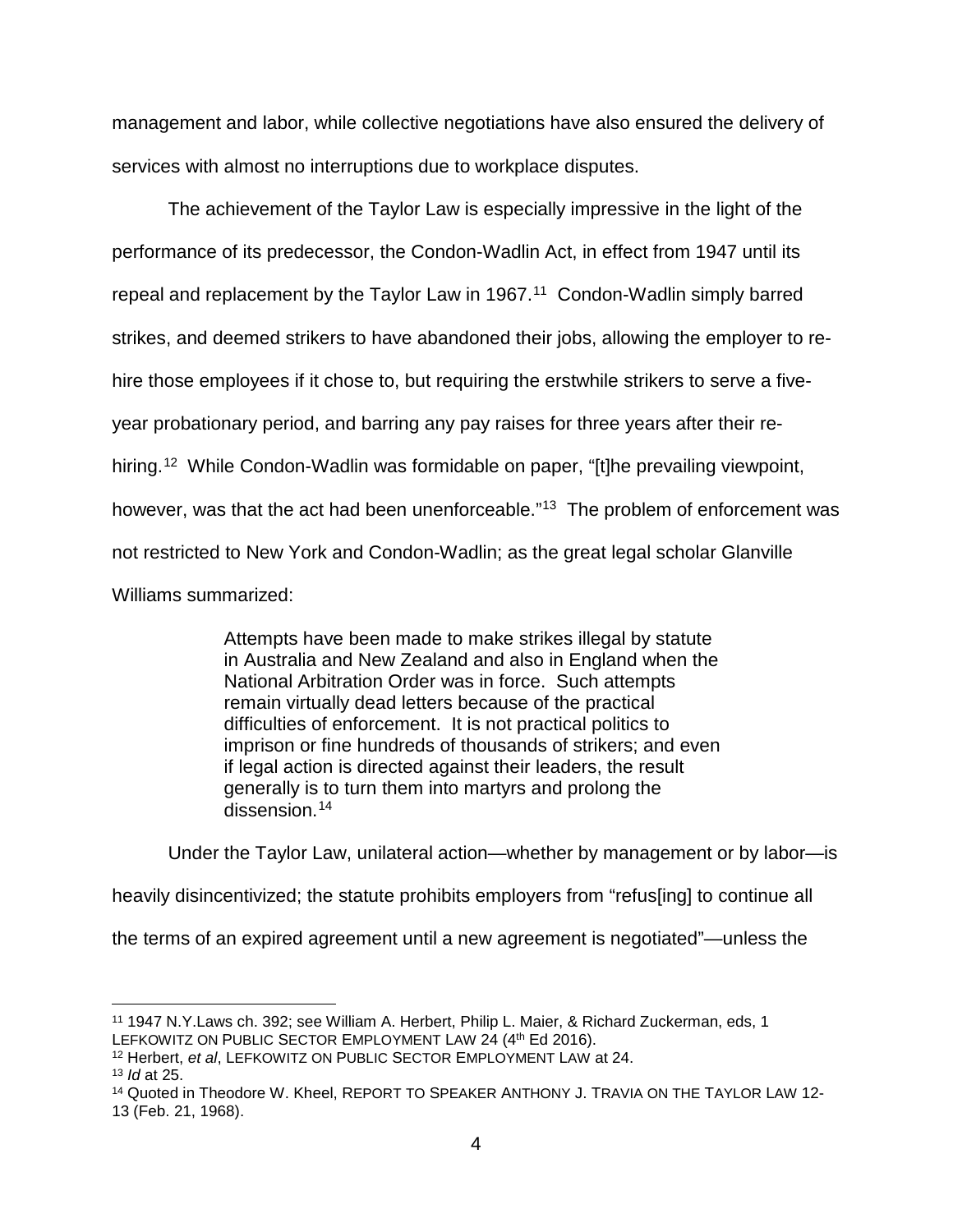union has violated its own obligation not to strike.<sup>[15](#page-4-0)</sup> Unilateral action (i.e., a strike) by a union results in fines and forfeiture of agency fee and dues deduction privileges, as well as freeing management to act unilaterally pursuant to the Triborough Amendment. Again, the point of the statute is to draw the parties toward a negotiated resolution. This reflects former Board Chair Pauline Kinsella's description of "the basic social contract which underlies the public policy in favor of collective bargaining: the employer gives up some of its power to employees, and, in return, work will be performed efficiently and without disruption."[16](#page-4-1)

Controversial as it was at the time, the prohibition of strikes was seen by the framers of the Taylor Law as a necessary precondition of productive collective negotiation between public employers and employees. However, it is fair to note that the authors of the Taylor Law, and its early implementers at PERB, had strongly held general philosophical objections to strikes against government employers. Professor Taylor declared that the prohibition of strikes, "I believe, is designed not simply as protection against the interruption of vital services, but—even more importantly—to preserve the processes of representative democratic government to which we are dedicated."[17](#page-4-2)

Likewise, Robert Helsby, PERB's first Chair, viewed "a strike against the government [a]s in the nature of insurrection, or at least civil disobedience.["18](#page-4-3) He also contended that the stakes were fundamentally different, explaining that "government,

<span id="page-4-0"></span> <sup>15</sup> Civil Service Law §§ 209-a.1 (e); 210.

<span id="page-4-1"></span><sup>&</sup>lt;sup>16</sup> Pauline R. Kinsella, "The Challenges Faced by the Collective Bargaining Process," PERB-Cornell-NYS OCB Conference, Dec. 2, 1997, p. 4.

<span id="page-4-2"></span><sup>17</sup> George W. Taylor, "Strikes in Public Employment" at 10 (emphasis in original).

<span id="page-4-3"></span><sup>18</sup> Robert D. Helsby, *Report to the Select Joint Legislative Committee on Public Employees' Relations* at 3 (1970).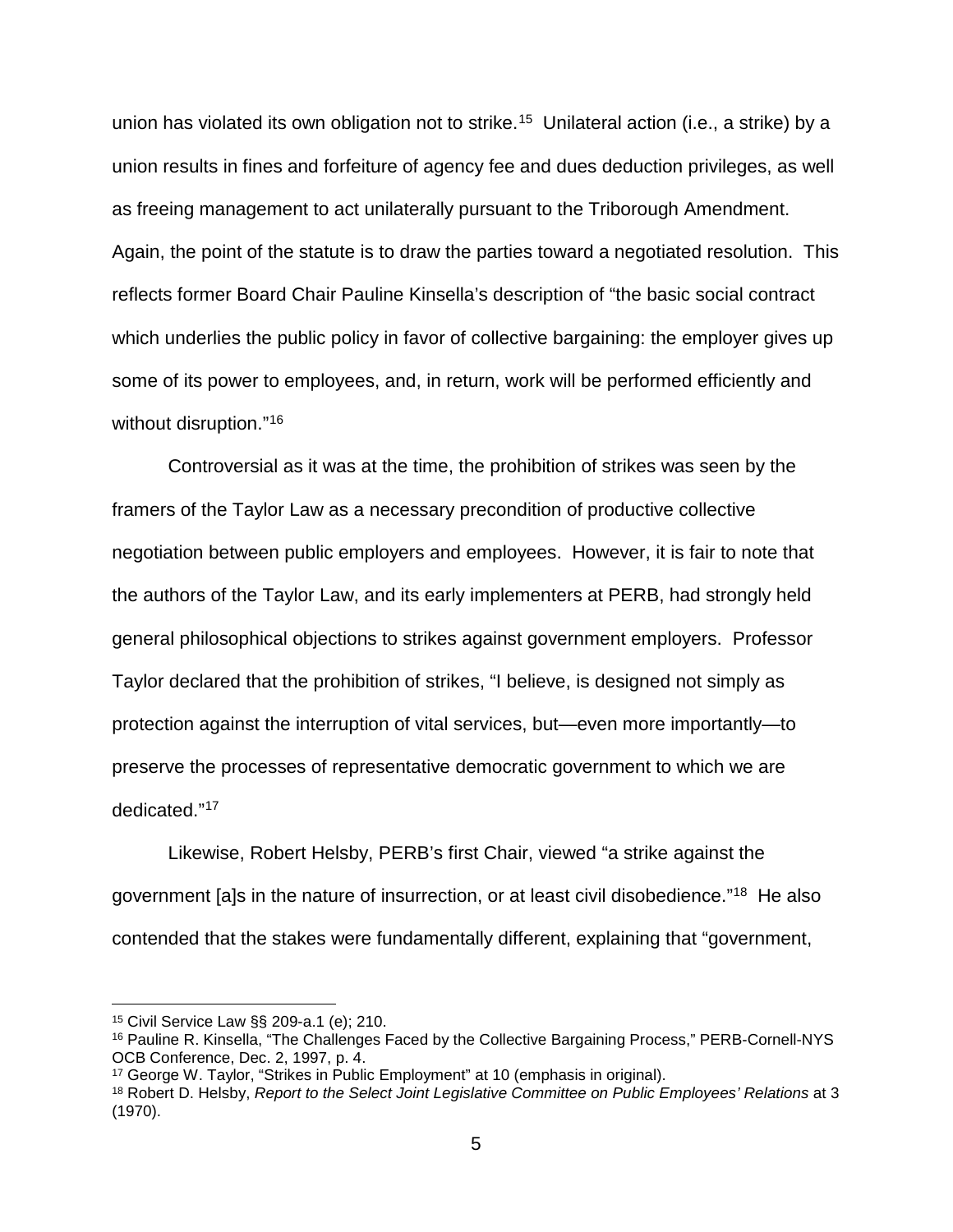unlike private employers, . . . cannot liquidate its business and reinvest the funds elsewhere; it is obliged by law to provide specified services, some essential, others less essential."[19](#page-5-0) Finally, Helsby was concerned that "the injury which a strike by government employees inflicts upon innocent victims is greater than that which follows most strikes in the private sector."[20](#page-5-1)

Jerry Lefkowitz put the matter more bluntly, describing "collective bargaining, insofar as it relies upon the strike threat," as a "throwback" to "Ordeal by Battle," and adding that "in labor disputes, Ordeal by Battle is more likely to hurt innocent bystanders" than had been the case at common law. $2<sup>1</sup>$  Pointing out that the "history of jurisprudence has been the gradual displacement of such tests of strength by rational judgments," Jerry maintained that, unlike a private sector strike, which he described as a "test of economic strength," a public sector strike is "a political challenge," an effort to "change the public climate" by inflicting discomfort on the citizenry.<sup>22</sup> Indeed, Jerry wrote that an illegal strike should be viewed as an act of civil disobedience, but not a justified one absent "a situation where a government by its provocative conduct may precipitate a situation which suppresses the dignity of its employees."[23](#page-5-4) Apart from their rule of law and democratic-theory based dislike for strikes, Lefkowitz, Taylor, Helsby,

<span id="page-5-2"></span><sup>21</sup> Jerome Lefkowitz, "Civil Servants and the Strike," *Good Government* (vol. 85: 1), 15, 16 (1968). Although Jerry was not a member of the Taylor Committee and did not have any role in drafting its report, he was "assigned the task of drafting legislation that would "embody the Taylor Committee's specific proposals." William A. Herbert, "Jerry Lefkowitz: A Dedicated Labor Relations Professional and Pragmatic Intellect," at 3. Jerry also served as Deputy Chairperson from the agency's formation until 1987. In that capacity, he was the architect of PERB's Rules of Procedure. <sup>22</sup> *Id*. at 18.

<span id="page-5-0"></span> <sup>19</sup> *Id*.

<span id="page-5-1"></span><sup>20</sup> *Id*. at 3-4.

<span id="page-5-4"></span><span id="page-5-3"></span><sup>&</sup>lt;sup>23</sup> *Id.* at 20. Lefkowitz did acknowledge that provocation arising to a denial of the fundamental dignity of labor could justify or excuse a strike. Absent such provocation, Lefkowitz rather harshly opined that "for government employees to engage in civil disobedience in order to fatten their pay envelopes by a few dollars" was "an abuse of the technique." *Id*.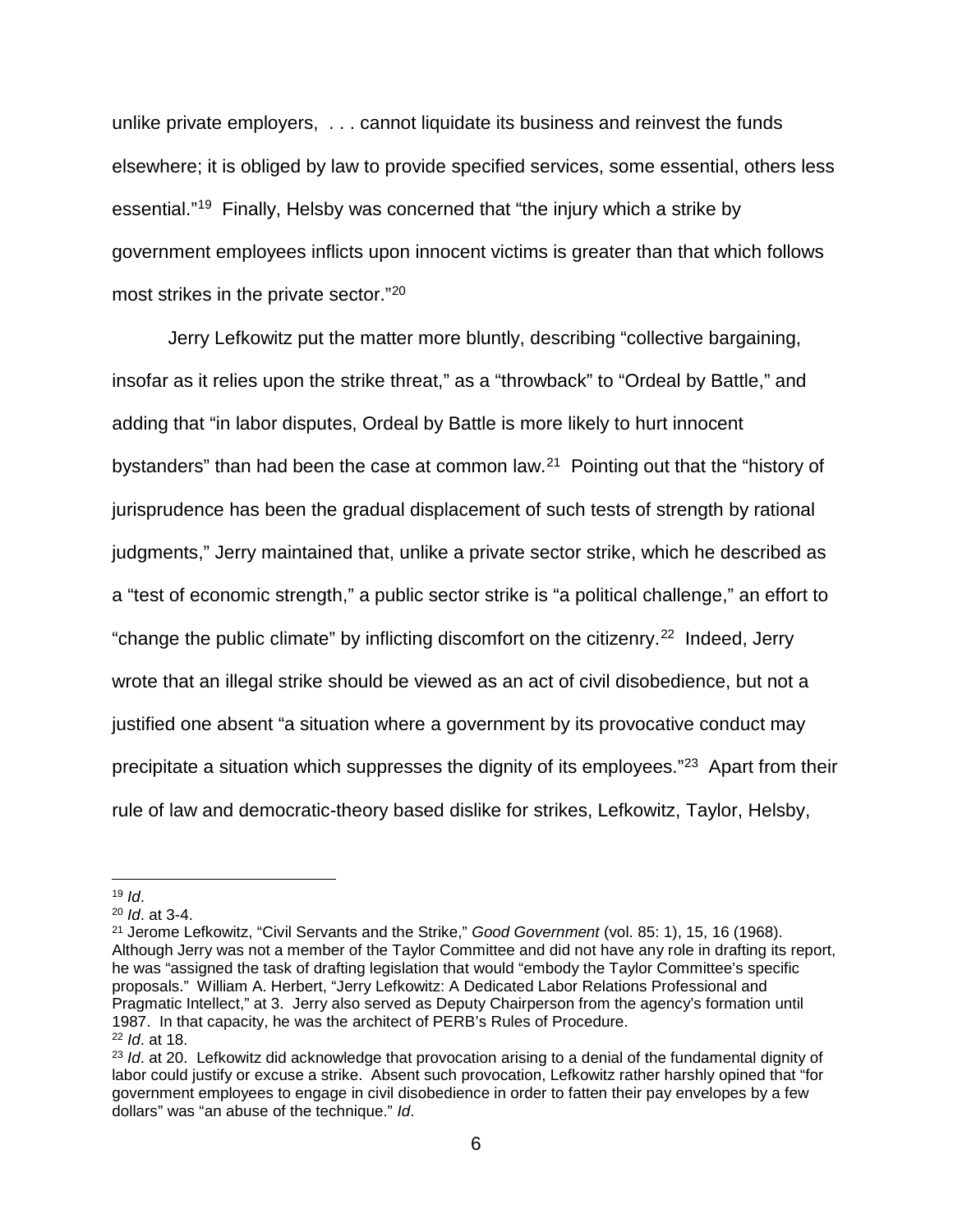and Rockefeller all viewed strikes as subverting the bargaining relationship by violating the reciprocal duties inherent in the right to negotiate.

In the past half-century, unilateral action by either labor or management has greatly diminished. Public employers throughout the state have successfully acclimated to negotiating terms and conditions of employment, and unions have found their best recourse at the table, not in the streets. While the advertising disclaimer that past performance is no guarantee of future results must be borne in mind, the overwhelming majority of public employers and employee organizations have healthy, well-functioning relationships, as established by the two metrics that matter: reaching agreements and resolving disputes.

II

#### A Neutral, Independent Agency

Writing about those early years after the enactment of the statute and the formation of PERB to administer the law, Jerry noted that the future of both "did not appear very promising":

> Passed by a reluctant legislature under pressure from an aggressive governor, it was opposed by most local governments and practically all public sector unions. The local governments were disturbed that the statute's policy of fostering collective bargaining would compromise the authority of elected government to manage municipal affairs. The unions, for their part, were unwilling to settle for a law that continued to deprive them of the right to strike, and they were convinced that a law administered by an agency the heads of which were appointed by the governor, the boss of the largest contingent of public employees, could not be trusted.[24](#page-6-0)

<span id="page-6-0"></span><sup>&</sup>lt;sup>24</sup> Jerome Lefkowitz, "Joseph Crowley-A Dedicated Public Servant," 54 Ford. L. Rev. 468, 469 (1986).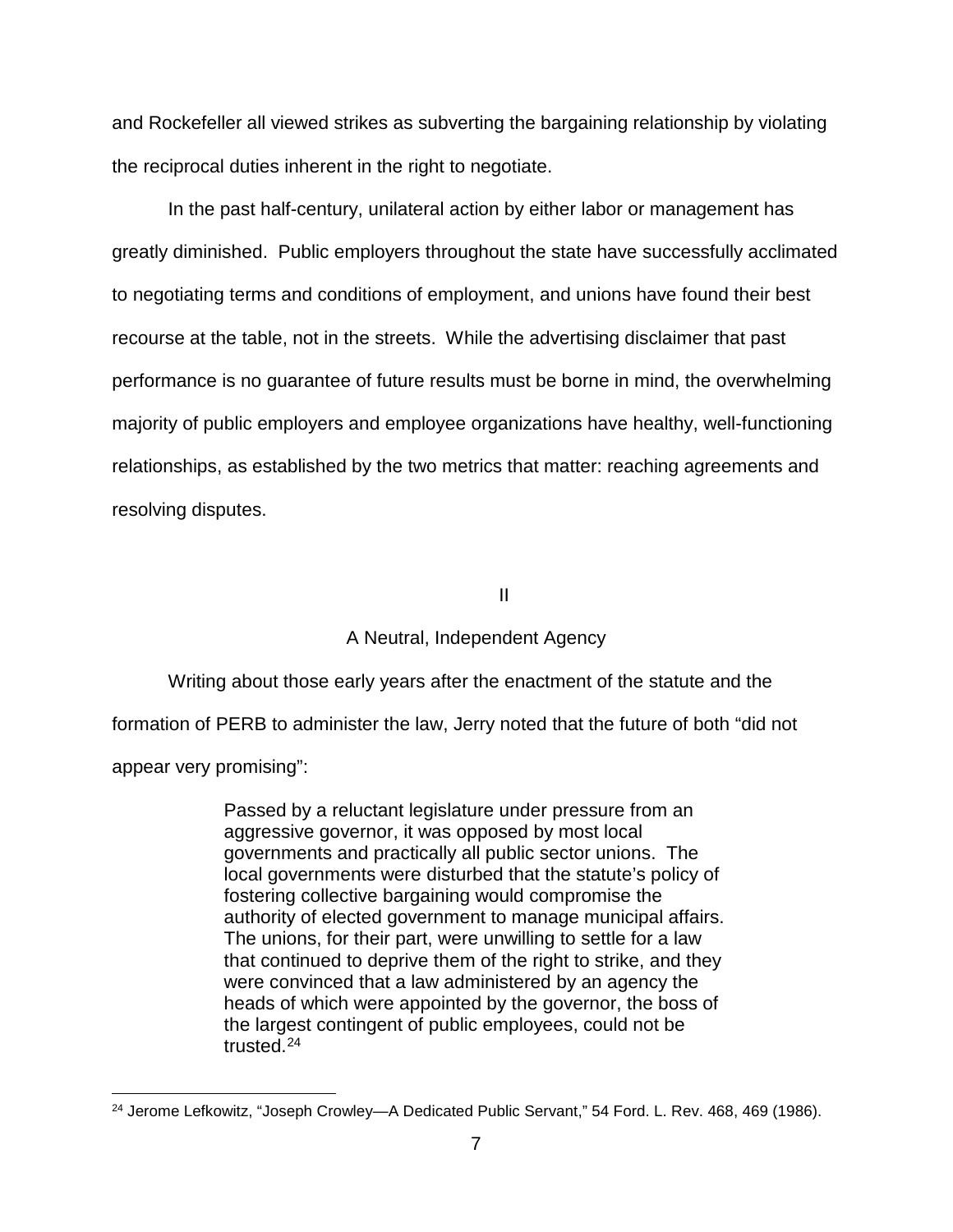Despite these bleak circumstances, "the Taylor Law and the Board became accepted fixtures within a few years after the statute took effect."[25](#page-7-0) The late labor historian Ronald Donavan wrote that PERB's handling of the hotly contested representation proceedings for state employees in 1967-1969 "was absolutely critical in determining the future of the agency."[26](#page-7-1) Had the agency been overly deferential, "the result would have confirmed the allegations of the law's greatest critics."<sup>27</sup> Instead, Donovan wrote, PERB "came through a difficult period with its independence and its integrity secured," noting that a "good deal of the credit for this success belongs to PERB's chairman, Robert Helsby."[28](#page-7-3) 

After he left PERB, Bob Helsby explained his vision of how PERB was meant to function:

> At the heart of a responsible labor relations system is an independent and impartial group of professional neutrals who decide the controversial issues with consistency and integrity on the basis of objectivity and merit. These professionals must, of course, be allowed to be insulated from political interference and lobbying.[29](#page-7-4)

Harold Newman, who succeeded Bob as Chair, hewed to the same vision of his

role. As he put it, "We see our role as implementers of the statute, not as policymakers

in any sense that we shall try to influence major changes in the law," adding that "We try

to maintain our neutrality and objectivity, and leave the public policy questions to the

<span id="page-7-0"></span> $25$  *Id.* 

<span id="page-7-1"></span><sup>&</sup>lt;sup>26</sup> Ronald Donovan, ADMINISTERING THE TAYLOR LAW: PUBLIC EMPLOYEE RELATIONS IN NEW YORK. <sup>100</sup> (Ithaca, NY: ILR Press) (1990). 27 *Id*.

<span id="page-7-2"></span>

<span id="page-7-3"></span><sup>28</sup> *Id*. In memorializing Board member Joseph Crowley, Lefkowitz described Helsby as "a man of rectitude, and a superb administrator," who "organized a strong staff and motivated it to perform in accordance with the principles that he and Joe had set." Jerome Lefkowitz, "Joseph Crowley-A<br>Dedicated Public Servant," 54 Ford. L. Rev. 468, at 469.

<span id="page-7-4"></span> $29$  Robert D. Helsby, "One Man's View of the Taylor Law—Thirteen Years Later," Governor's Conference on Public Sector Bargaining, at 7 (November 12, 1980).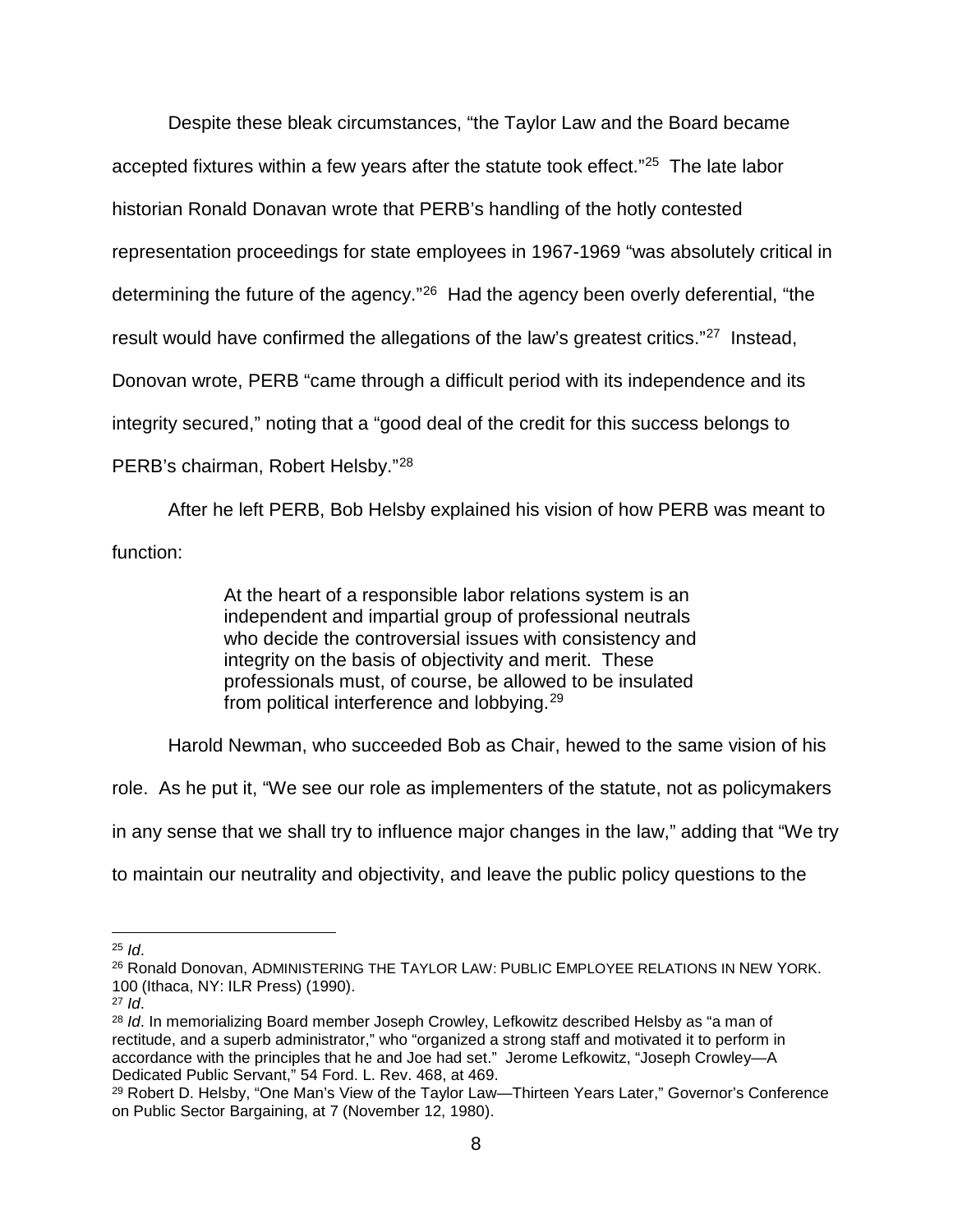Governor and the Legislature."[30](#page-8-0) PERB's Executive Director, Ralph Vatalaro, agreed, emphasizing that "[t]he best we can do is to gain the respect of the two parties to a dispute, that we do our jobs in an objective and fair manner."[31](#page-8-1) Vatalaro pointed out the classic neutral's dilemma: "We cannot expect to have both sides to a specific controversy like what we do—because in virtually all that we do there is a winner and a loser, and somebody, PERB, usually, has to make the pronouncement.["32](#page-8-2)

At times, this has created heat for PERB and its personnel—Alton Marshall, an alumnus of the Rockefeller Administration, remembered that "Helsby was considered a god-damned Benedict Arnold;"[33](#page-8-3) at around the same time, the editor of *The Civil Service Leader* denigrated Jerry Lefkowitz and Director of Representation Paul Klein as would-be "Labor Messiahs" and demanded their firing.<sup>[34](#page-8-4)</sup> Even George Taylor "often remarked, somewhat ruefully, that the resulting enactment was called the Taylor Law only because the politicians knew that Taylor would never run for office."[35](#page-8-5)

In the early years, denunciations by labor as well as friction with employers was common; Helsby noted that "[w]ithin a month after the Taylor Law was passed, some 15,000 unionists gathered in Madison Square Garden to denounce the Law and establish a fund for its repeal."[36](#page-8-6) At around the same time, labor leader Victor Gotbaum

<span id="page-8-0"></span> <sup>30</sup> "Fifteen Years of the Taylor Law," *The Chief/Civil Service Leader*, August 27, 1982 at p 1, 3.

<span id="page-8-1"></span><sup>&</sup>lt;sup>31</sup> *Id.* Ralph Vatalaro was appointed Director of Information and Education upon the founding of the agency; he subsequently served as Executive Director from 1970 to 1990. 32 *Id*.

<span id="page-8-3"></span><span id="page-8-2"></span><sup>33</sup> Summary of Interview with Alton Marshall, April 30, 1985, at p 6; see Donovan, ADMINISTERING THE TAYLOR LAW, at 77.

<span id="page-8-4"></span><sup>34</sup> Donovan, ADMINISTERING THE TAYLOR LAW, at 85.

<span id="page-8-5"></span><sup>35</sup> Helsby, "One Man's View of the Taylor Law—Thirteen Years Later," at 4.

<span id="page-8-6"></span><sup>36</sup> Robert D. Helsby, "Labor Relations in the Public Sector—A Political Approach for a Democratic Society," presented at the IRRA Annual Spring Meeting at p. 10 (May 3, 1973).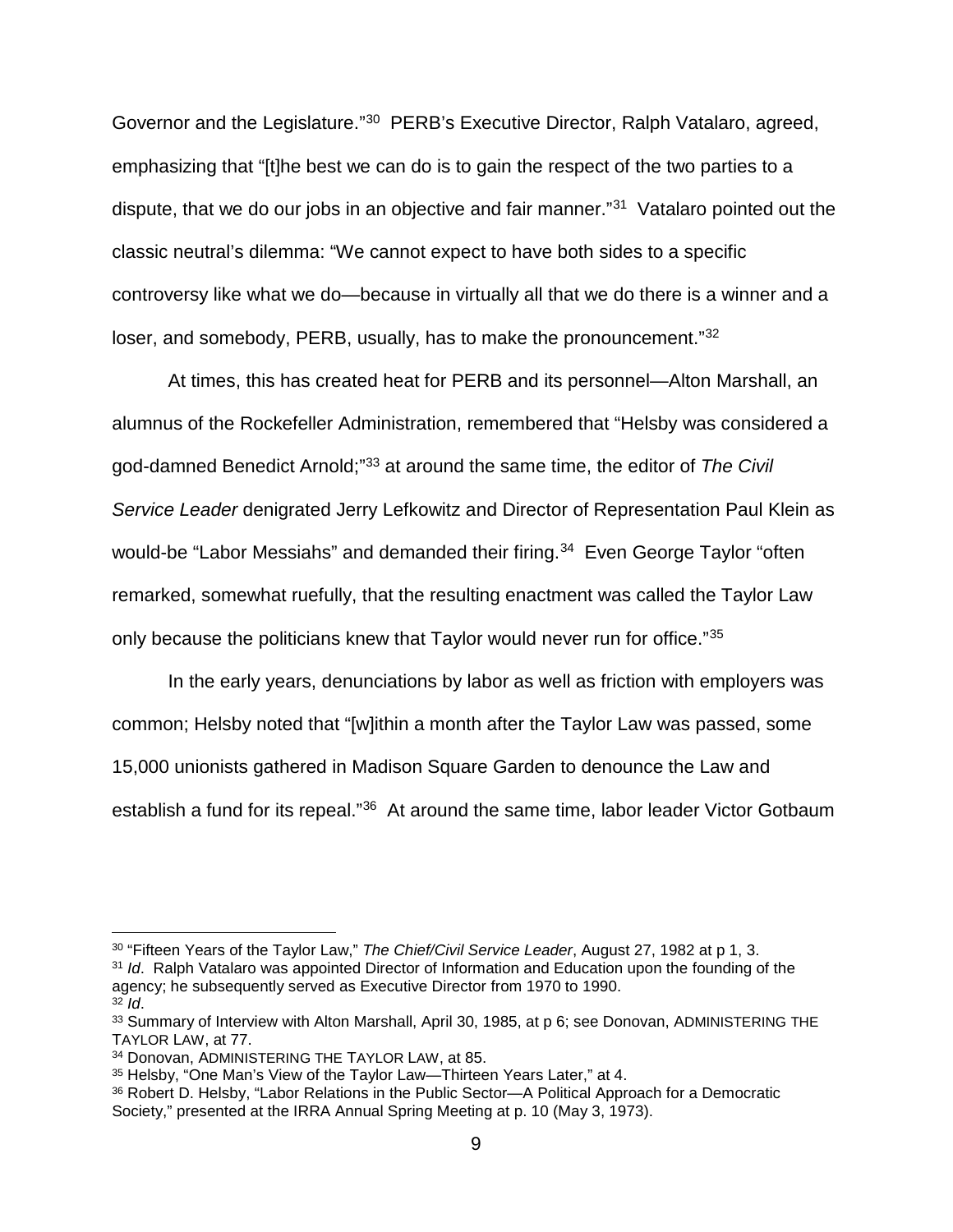condemned the Law's anti-strike provisions at the Tri-County Long Island Labor-Management Institute forum.<sup>[37](#page-9-0)</sup>

Currently, and for the past four decades, no such ructions disfigure PERB's relationships with the parties. That is not to say that specific decisions have not been controversial, or that both sides to a given dispute are always pleased with the outcome of any given case; I recall as Deputy Chair attending a public meeting at which PERB's non-intervention in a matter in which no proceeding before the Agency had been commenced was scathingly criticized. The most supportive statement in the room was that I was "a nice man who shouldn't be blamed for the Board's mistakes." (I suspect I have since lost that immunity.)

Case-specific unhappiness with particular outcomes, though, does not remotely resemble the systemic objections to the Taylor Law and to PERB itself that marked the early days. In large part, I believe, this reflects the agency's success in preserving its integrity and its neutrality. While this reflects great credit on the staff and Board members of PERB over the years, it also reflects on the architectonic structure of the agency. Put more simply, neutrality and freedom from political pressure are baked into the structure of PERB.

As former Executive Director Ralph Vatalaro said in an interview almost 30 years ago, "PERB is independent with built-in safeguards to keep politics out of the Board."[38](#page-9-1) Board members "are appointed for six-year terms, one each on odd numbered years."[39](#page-9-2)  In addition to the staggered terms, the Taylor Law provides that "Not more than two

<span id="page-9-2"></span><span id="page-9-1"></span><span id="page-9-0"></span> <sup>37</sup> Sy Safransky, "Taylor Act Denounced by Labor," *Long Island Press*, October 18, 1967, at p 14. <sup>38</sup> "PERB Neutrality Important," *The Public Sector*, December 13, 1978, at p 7 (internal quotation marks omitted). <sup>39</sup> *Id*.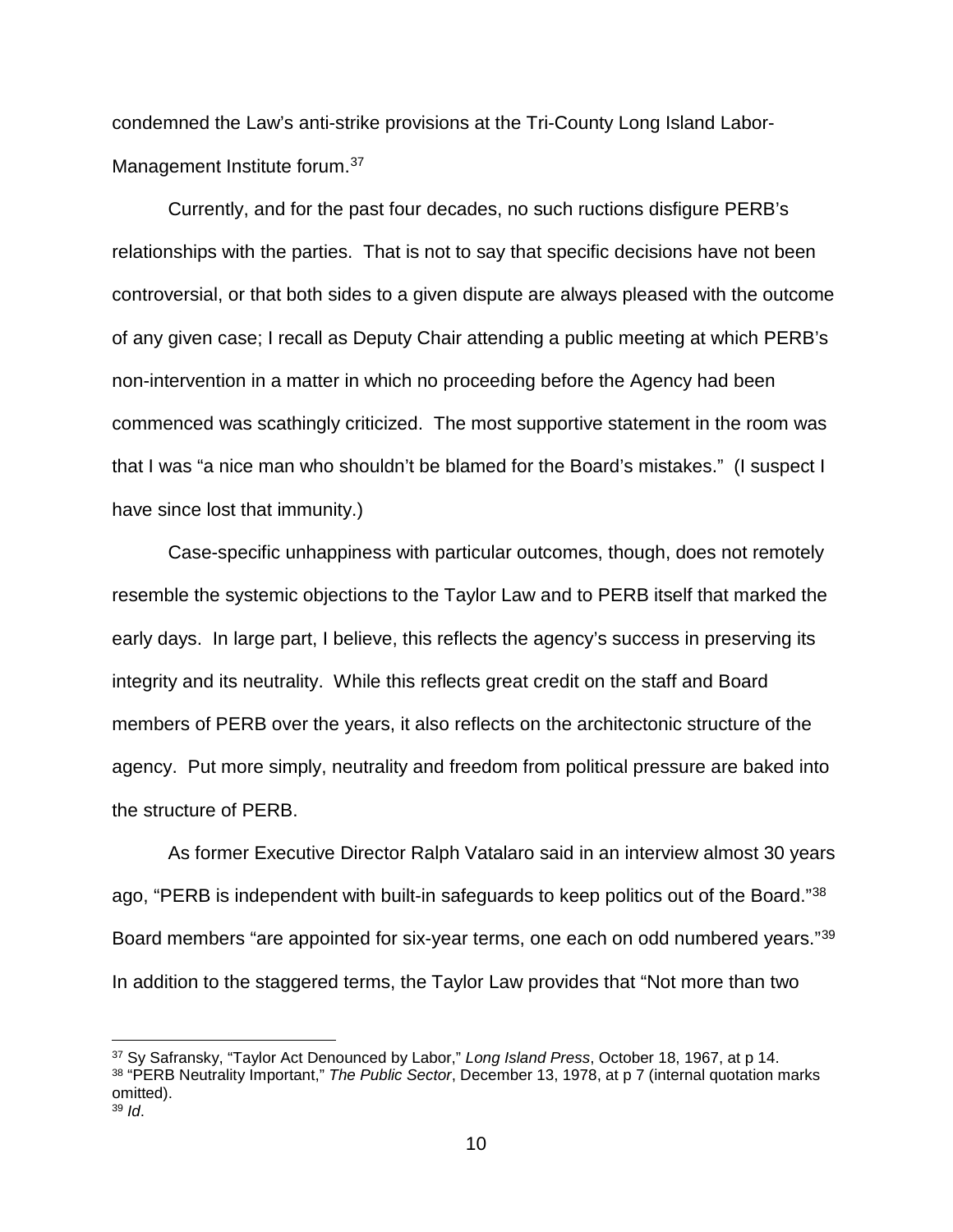members of the board shall be members of the same political party," another check

against political pressure. [40](#page-10-0) 

Most importantly, however, as Vatalaro noted in 1978, the "governors have made

it a practice to appoint only highly qualified and experienced people to the Board.["41](#page-10-1) In

fact, "all the board members (since 1967) have been experienced in labor relations,

arbitration, mediation, and/or labor law prior to their appointments."[42](#page-10-2) Two years later,

Helsby wrote that:

We in New York have been fortunate to have had Governors who have understood the collective bargaining process and the need for a neutral agency of this type. There has been no attempt to politicize its organization, its procedures, operations, or the substance of its decisions. . . . Likewise it [New York] has every right to be proud of the high caliber of the members it has appointed to the Board and the reputation the Board has earned for competence and integrity, not only in New York, but across the Nation.<sup>[43](#page-10-3)</sup>

From my position as Chair in 2017, I firmly agree with Bob Helsby that the

independence, integrity and quality of the Board and its members—and I would add its

Directors, Administrative Law Judges, and Conciliation staff—are the hallmarks of

PERB. I also agree with Pauline Kinsella that they are the primary reasons for its

success and the success of the Taylor Law for fifty years.

<span id="page-10-0"></span> <sup>40</sup> Civil Service Law § <sup>205</sup> (1).

<span id="page-10-1"></span><sup>41</sup> "PERB Neutrality Important," *The Public Sector*, December 13, 1978, at p 7.

<span id="page-10-2"></span><sup>42</sup> *Id*.

<span id="page-10-3"></span><sup>43</sup> Helsby, "One Man's View of the Taylor Law-Thirteen Years Later," at 8.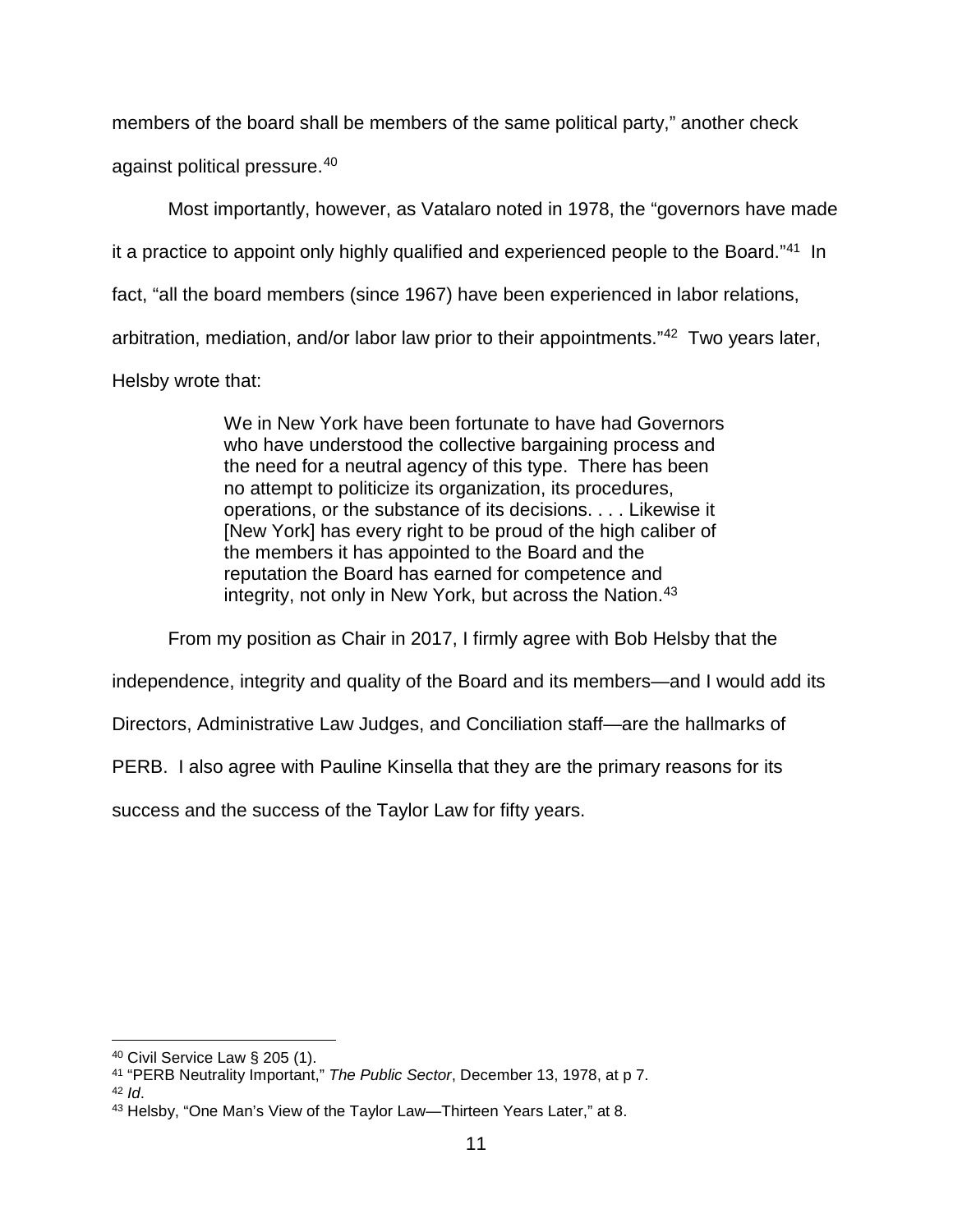## "Accomplishing the Substance"

III

According to PERB's internal statistics, 85% of public employers reach agreements with the unions representing their employees. 15% of impasses involve public safety employees, and approximately 40-45% of these go to binding arbitration.<sup>44</sup>

Additionally, the Taylor Law has virtually eliminated strikes—since 2012, only one declared strike has taken place, involving adjunct faculty at Nassau Community College in 2013. [45](#page-11-1) While there have been several strike charges filed in the past decade, most have involved equivocal behavior such as suspected slowdowns or sick outs. Such charges have averaged approximately two or fewer per year, and have been settled without adjudication.

The Empire Center's Terry O'Neill and E.J. McMahon have suggested that the

credit for the reduction of strikes to the Taylor Law is overstated, comparing the decline

in strikes with that which has taken place nationwide:

In fact, federal labor statistics show that strikes of all sorts, in both the public and private sectors, decreased sharply across the country in the 1980s. Analysts have offered a variety of reasons for the trend, including corporate restructurings and increased global competition affecting the once heavily unionized manufacturing sector. A watershed event in the history of American labor relations came in 1981 with President Ronald Reagan's tough response to a strike by federal air traffic controllers. Overwhelming public support for Reagan's decision to fire and replace all the striking workers played an important role in changing the climate of labor relations

<span id="page-11-0"></span> <sup>44</sup> Conciliation Statistics:

<sup>•</sup> Approximately 2100 contracts are negotiable each year

<sup>•</sup> Approximately 15% of negotiations reach impasse (300-350) each year

<sup>•</sup> Approximately 70 % of all impasses settle in mediation

<sup>•</sup> Approximately 15% of the cases involve police and firefighters where Interest Arbitration is the final step - slightly fewer of these cases settle in mediation (55-60%).

<span id="page-11-1"></span><sup>45</sup> *See Nassau Community College*, 36 PERB ¶ 3006 (2014).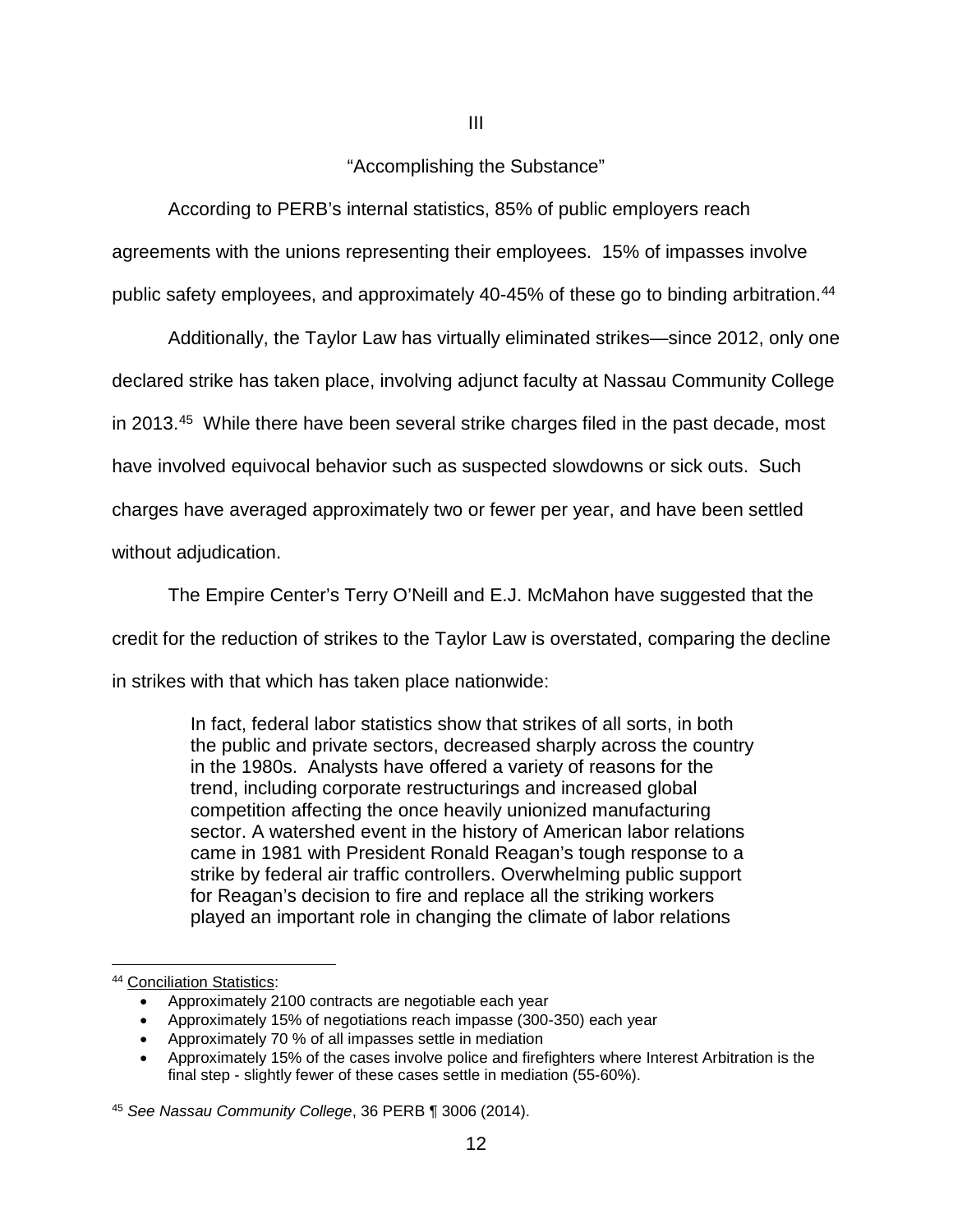across the country. [46](#page-12-0)

As O'Neill's and McMahon's own graph shows, the rate of public sector strikes in New York has fallen to much the same level, and occasionally lower than the combined nationwide public and private sector strikes which they offer as comparators.<sup>47</sup> However, the national trend of diminishing strikes takes place against a backdrop of declining union membership since 1983.<sup>[48](#page-12-2)</sup> By contrast, union membership in New York State's public sector has remained strong throughout that same period, and has remained roughly consistent from 2001 through 2017. [49](#page-12-3) Nor did any of the specific factors adverted to—corporate restructuring and increased global competition—apply to New York State's public sector employees. Rather, the decline in strikes under the Taylor Law demonstrates that the elimination of strikes can be achieved through collective bargaining, and does not require the breaking of the labor movement or of specific unions.<sup>[50](#page-12-4)</sup>

Finally, 80% of improper practice claims are settled without a decision with the mediation efforts of PERB's Administrative Law Judges; the rest are resolved by binding decisions. Over the last decade, exceptions to the Board have been filed in about one-

<span id="page-12-0"></span> <sup>46</sup> Terry O'Neill & E.J. McMahon, TAYLOR MADE: THE COST AND CONSEQUENCES OF NEW YORK'S PUBLIC-SECTOR LABOR LAWS at 22-23 (2018 Ed.).

<span id="page-12-1"></span><sup>47</sup> *Id*. at 22, Fig. 4.

<span id="page-12-2"></span><sup>48</sup> *See, e.g*., Megan Dunn and James Walker, UNION MEMBERSHIP IN THE UNITED STATES, U.S. Bureau of Labor Statistics at 1-3 (September 2016). The Bureau of Labor Statistics noted a small uptick in union membership—0.1 %—in 2017. See "News Release: Union Members," 1/19/2018, at 2, available at <https://www.bls.gov/news.release/pdf/union2.pdf> (visited on June 12, 2018).

<span id="page-12-3"></span><sup>49</sup> *See, e.g.*, Ruth Milkman & Stephanie Luce, THE STATE OF THE UNIONS 2017: A PROFILE OF ORGANIZED LABOR IN NEW YORK CITY, NEW YORK STATE, AND THE UNITED STATES at 3, Fig 1c (2017).

<span id="page-12-4"></span><sup>&</sup>lt;sup>50</sup> The final factor adverted to, that "[i]ncreasingly shielded from management pressure by Taylor Law amendments, court precedents and PERB rulings, the state's public-sector unions by the 1980s no longer had much to strike over," TAYLOR MADE at 23, assumes its own conclusion absent any evidence. The assertion is inconsistent with the protracted and quite bitter disputes that PERB's Office of Conciliation has successfully resolved, some of which are described below.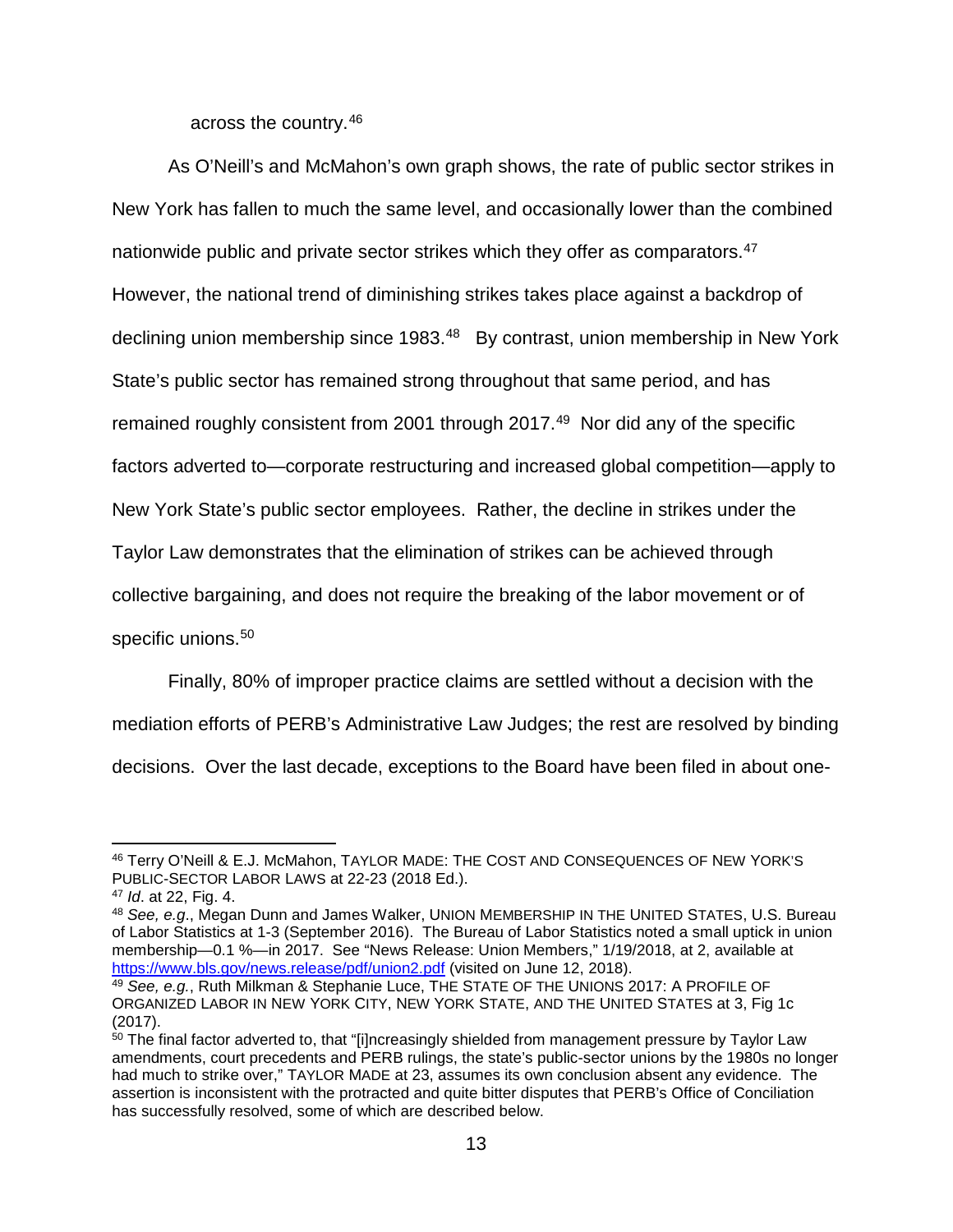third of the cases in which ALJs have issued decisions. By the time an appeal to the Board has been filed, settlement is much less likely; the Board has issued, on average, one-third the number of decisions the ALJs have. From this admittedly rough handling of PERB's internal and published data, an imprecise but salient portrait—not a photograph, perhaps, but at least a water color—of labor relations in New York State can be glimpsed. That picture is one of a system that is largely successful, with most disputes being settled, rather than going to a binding decision. In sum, the portrait depicts the Taylor Law functioning as intended.

### **Conciliation**

The fact that the vast majority of bargaining units (85%) and employers are able to reach collective bargaining agreements without PERB intervention alone reflects a fundamentally healthy system of collective bargaining throughout the State. For those units and employers, Bob Helsby's maxim that "the best agreement is one which the parties reach themselves" has been brought to fruition.<sup>51</sup>

Strangers to PERB's conciliation processes might find the path leading to reaching binding interest arbitration counter-intuitive. In other contexts under New York state law, the Court of Appeals has stated that "arbitration is considered so preferable a means of settling labor disputes that it can be said that public policy impels its use.<sup>752</sup>

Despite this general preference by the courts in other circumstances, the Taylor Law only makes compulsory binding arbitration available to create a final resolution when the parties cannot reach a collective bargaining agreement for a subset of public

<span id="page-13-0"></span> <sup>51</sup> Helsby, "One Man's View of the Taylor Law—Thirteen Years Later," at 8.

<span id="page-13-1"></span><sup>52</sup> *Matter of Associated Teachers of Huntington v. Board of Educ., Union Free School Dist. No. 3, Town of Huntington*, 33 N.Y.2d 229, 236 (1973); see also *City of Oswego v Oswego City Firefighters Assn., L. 2707*, 21 NY3d 880, 882 (2013) (Lippman, CJ, dissenting) (quoting *Huntington*).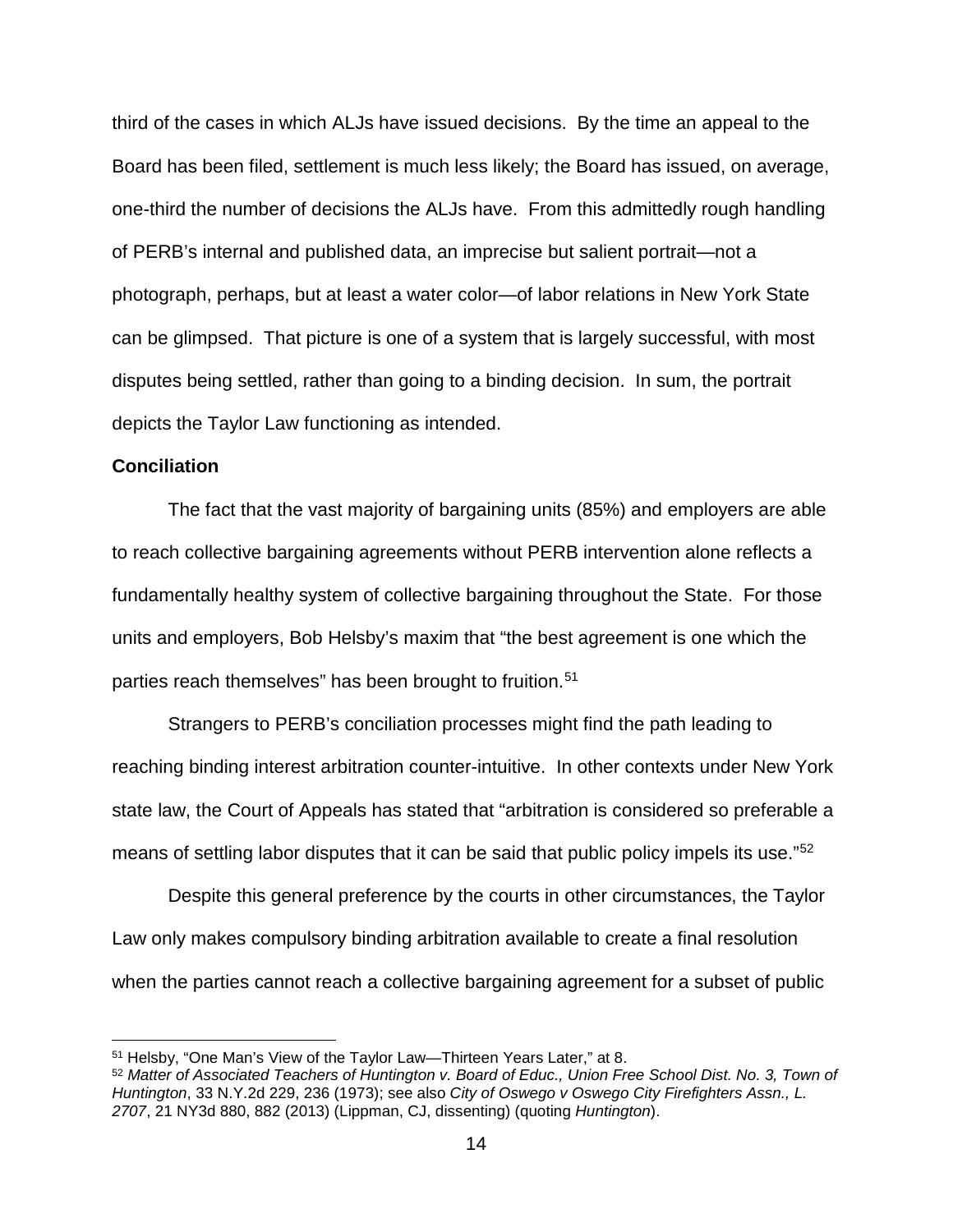employees, whose work involves public safety.<sup>[53](#page-14-0)</sup> That is not for lack of an alternative model; the New York City Collective Bargaining Law, enacted together with the Taylor Law, makes impasse arbitration (that law's equivalent process) available to all public employees and employers falling under its jurisdiction.<sup>54</sup>

Both the limited availability of interest arbitration and the steps required to invoke that right are examples of the "choice architecture" embedded in the Taylor Law. Even for the subset of public employees and employers who are eligible for binding interest arbitration, the Taylor Law and PERB's Rules of Procedure provide that "interest arbitration is only available under the [Taylor Law] when efforts of the parties themselves to reach agreement through true negotiations and conciliation procedures have actually been exhausted."<sup>55</sup> Those conciliation procedures must be pursued in good faith by both parties before empaneling an interest arbitration panel.<sup>[56](#page-14-3)</sup>

The goal of the process is to steer all but the most entrenched parties toward jointly resolving their differences through collective bargaining, rather than having a resolution imposed by an external arbitrator. This preference in the Taylor Law is supported by several rationales, and has functioned effectively since 1974.

Asked in 1979 if he maintained his previously expressed belief that "final and binding arbitration should be used only as a last extreme, the last method," PERB Chair Harold Newman answered:

> Yes, I don't like binding arbitration. First of all, I don't know any labor relations professional who would not argue that the best kind of agreement is an agreement made by the parties themselves, without the intervention at all of any third party

<span id="page-14-0"></span> <sup>53</sup> Civil Service Law §§ 209.2 & 209.3.

<span id="page-14-1"></span><sup>54</sup> New York City Collective Bargaining Law, 12 NYC Admin Code, ch. 3, §12-311(c).

<span id="page-14-2"></span><sup>55</sup> *City of Ithaca*, 49 PERB ¶ 3030, 3097 (2016); see Civil Service Law § 209.3.

<span id="page-14-3"></span><sup>56</sup> *Id*.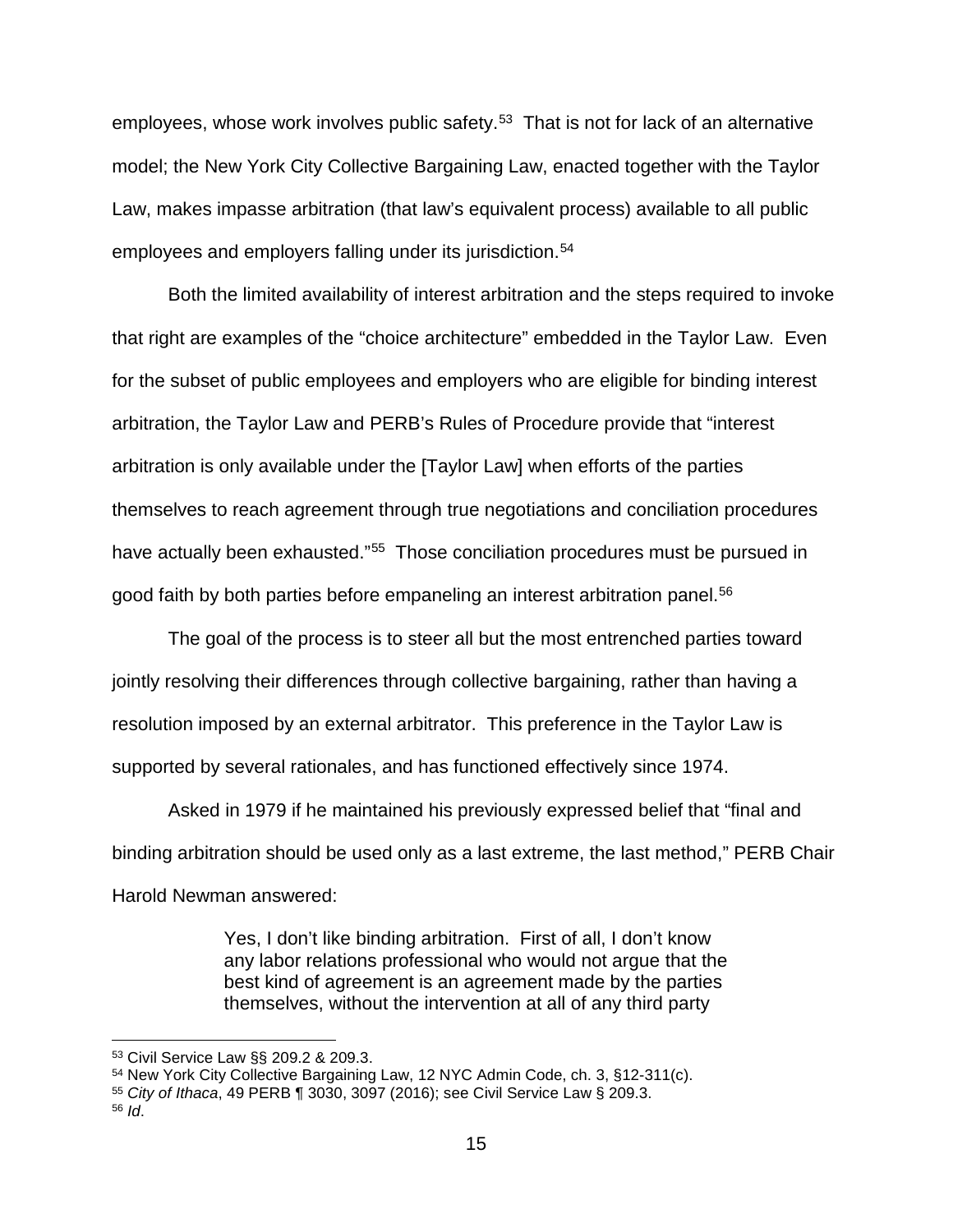neutral.

But if indeed a genuine impasse does occur, and the parties are unable to reach agreement by themselves, then certainly the favored way from my point of view for achieving a settlement is through the device of mediation, because they are the parties who are still making their own agreement as an extension of the collective bargaining process, and the mediator is simply serving as a kind of marriage counselor.

In fact-finding, I would like to think that again that since the fact-finding report can be accepted or rejected by the parties, there is a kind of mediation with recommendations, and that too is more acceptable to me than arbitration. Arbitration means the parties have turned their responsibility for their contract terms over to somebody else.<sup>[57](#page-15-0)</sup>

In another article, he explained that collective bargaining is inherently preferable

to binding arbitration, on the ground that "[n]o labor neutral, no matter what his or her

background, skills, education, or experience, can know as much about the parties'

needs as they do."[58](#page-15-1) Moreover, "the neutral doesn't live with the contract—the parties

do.[59](#page-15-2)

As a result, Newman cautioned that:

[T]hose of us who head neutral agencies and are responsible for the appointment of mediators, arbitrators, and factfinders should always be on guard against intervening too early in negotiations. We should strive to be certain that exhaustive good faith effort by the parties to achieve agreement on their own has been made before providing the services of an impartial.[60](#page-15-3)

<span id="page-15-0"></span> <sup>57</sup> "Viewpoint: Harold R. Newman, PERB Chairman," *NYS Public Employees Communicator* (vol. 3, no. 1) (February 1979) at 4.

<span id="page-15-1"></span><sup>58</sup> Harold Newman, "Interest Arbitration: Impressions of a PERB Chairman," 37 *The Arbitration Journal*, (vol. 37, no. 4), 7, 8 (1982).

<span id="page-15-3"></span><span id="page-15-2"></span><sup>59</sup> *Id*.; *see also* William Simkin, "The Mediator's Role," at 16-17. <sup>60</sup> *Id*.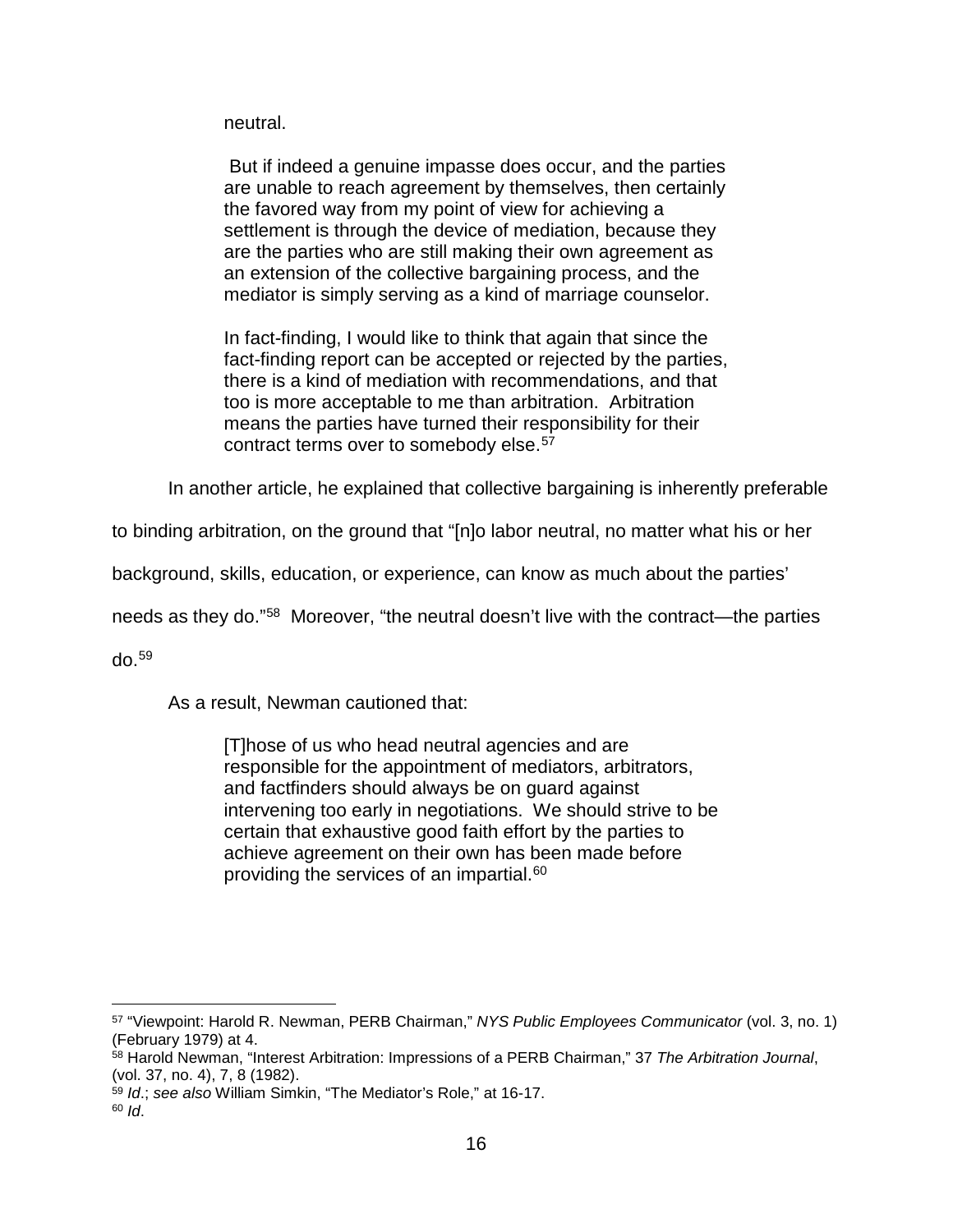The other "major attack on binding arbitration made by its critics is that it will have a 'chilling' effect upon the bargaining process."<sup>61</sup> Binding arbitration "will inevitably undermine collective bargaining, it is argued, whenever either party anticipates that they might gain more from arbitration than from negotiation;" this "'narcotic' effect supposedly leads to ever-increasing reliance on arbitration."[62](#page-16-1) In describing early experience in Wisconsin with arbitration, Zel Rice concluded that "wide open arbitration has discouraged collective bargaining."[63](#page-16-2) Even the limited interest arbitration provisions under the Taylor Law are not entirely immune; as then-Chair Pauline Kinsella pointed out in 1993, PERB's impasse resolution proceedings "are not, however, intended, as they are sometimes being used, as a substitute for collective bargaining and as a means to shift elsewhere the responsibility for making decisions."[64](#page-16-3) 

In another example of "choice architecture," PERB's interest arbitration panels are tripartite in nature—each side appoints one member, who together jointly select the public member.[65](#page-16-4) Under the Taylor Law, the parties' appointed members effectively

<span id="page-16-2"></span><sup>63</sup> Rice, "The Mediator's Role," at 26.

<span id="page-16-0"></span> <sup>61</sup> Charles M. Rehmus, "Interest Arbitration," in Robert D. Helsby, Jeffrey Tener & Jerome Lefkowitz, THE EVOLVING PROCESS—COLLECTIVE NEGOTIATIONS IN PUBLIC EMPLOYMENT 249, 257 (Assn of Lab Rels Agencies; Labor Relations Press) (Ft. Washington, Pa: 1985); see also Rehmus, "Interest Arbitration," in John L. Bonner, ed., LABOR-MANAGEMENT RELATIONS IN THE PUBLIC SECTOR: REDEFINING COLLECTIVE BARGAINING 196-213 (Assn of Lab Rel Agencies) (Horsham, Pa.: LRP Publications) (1999) (same; updated).

<span id="page-16-1"></span><sup>62</sup> *Id* at 257-258. *See also,* Gary E. Bolton & Elena Katok, "Reinterpreting Arbitration's Narcotic Effect: An Experimental Study in Repeated Bargaining," 25 Games & Economic Behavior 1 (1998) (describing "substantial field evidence that bargaining with arbitration lessens the likelihood that bargainers will reach a settlement on their own"); Zel S. Rice, "The Mediator's Role," in THE PUBLIC INTEREST AND THE ROLE OF THE NEUTRAL IN DISPUTE SETTLEMENT: PROCEEDINGS OF THE INAUGURAL CONVENTION OF THE SOCIETY OF PROFESSIONALS IN DISPUTE RESOLUTION 25-26 (1974); Hoyt N. Wheeler, "Compulsory Arbitration: A 'Narcotic Effect'?," 14 Industrial Relations, 117-120 (1975).

<span id="page-16-3"></span><sup>64</sup> Pauline R. Kinsella, "Public Sector Labor Developments" (1993), at 2.

<span id="page-16-4"></span><sup>65</sup> Civil Service Law § 209.4. Again, this is not the only direction in which the Legislature could have gone—or indeed, did go. The New York City Collective Bargaining Law provides that the parties nominate members of the impasse panel, but the Chair of the Board of Collective Bargaining, in her capacity as Director of the Office of Collective Bargaining itself appoints the panel members unless the parties' nominations coincide. NYCCBL § 12-311 (c) (2).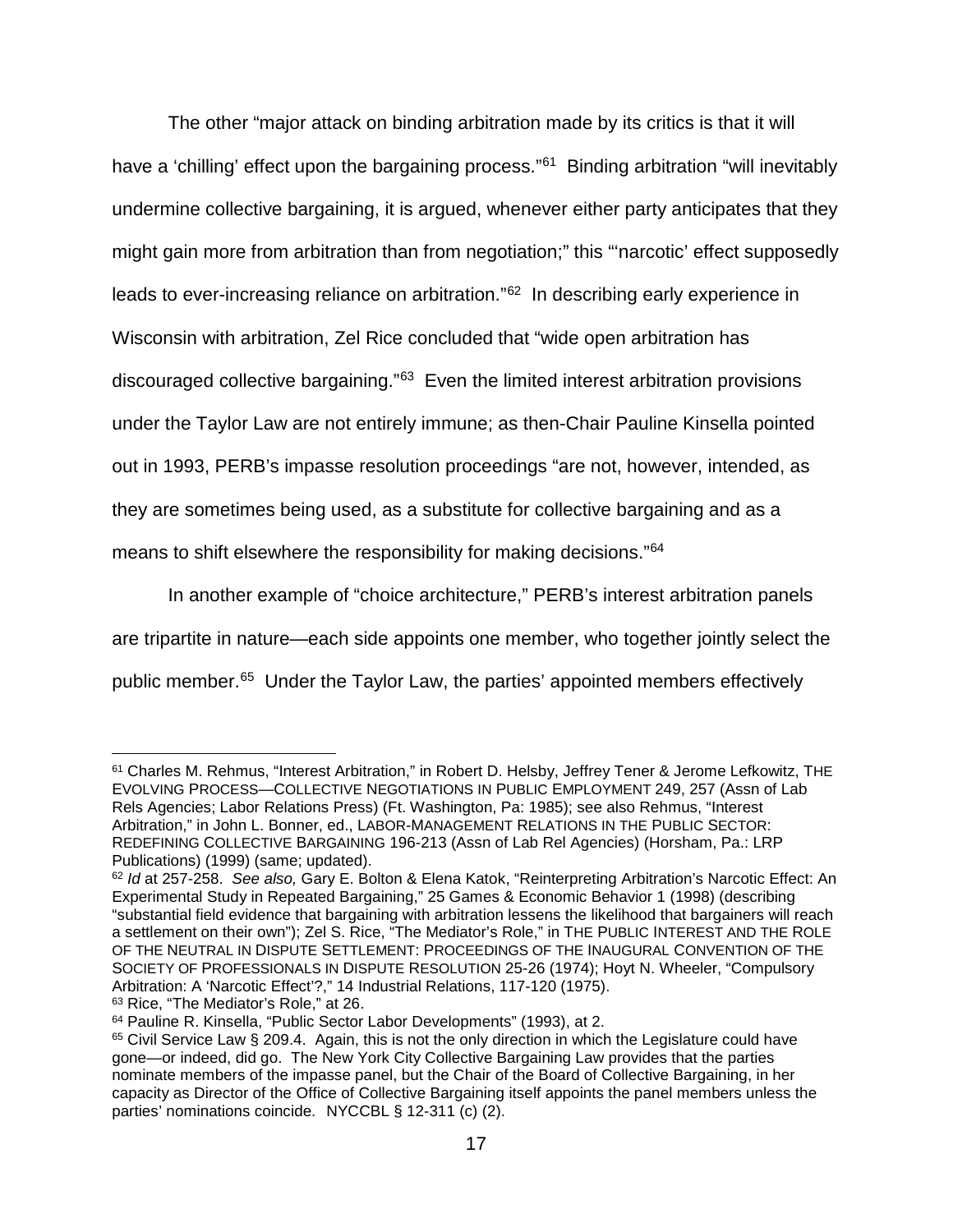advocate for their respective clients. This means that the process is only one of arbitration in the last resort, after the parties, first directly, and then through their panel members, have failed to agree. Up until that moment, interest arbitration is effectively mediation under another name.

Again, Newman:

*Tripartite interest arbitration* is certainly a misnomer. No neutral arbitrator can chair a panel with two partisan arbitrators and function as anything but a mediator. This is not necessarily bad, but we ought to recognize tripartite arbitration for what it is—more mediation than arbitration. Heaven forbid that any arbitrator without mediation experience and skill undertake chairing a tripartite panel.<sup>[66](#page-17-0)</sup>

Once again, the Taylor Law nudges the parties to craft their own solution.

By leaving so much responsibility in the hands of the parties, the Taylor Law allows for the risk of ongoing deadlock when a relationship breaks down, as when, in 2016, the Buffalo City School District and the Buffalo Teachers Federation completed negotiations, "resulting in the first collective bargaining agreement in over a decade" between the parties.<sup>[67](#page-17-1)</sup> That this case was an outlier, as demonstrated by the statistics cited above, does not mean that the fundamental trust in the parties to reach agreement is without cost—though that cost is ameliorated by the *status quo* provision of the Taylor Law, designed to keep both parties at the table.

Moreover, the "choice architecture" and nudging of the Taylor Law and PERB's Rules can be effective even with parties who have evidenced the narcotic effect of interest arbitration. Such parties can break though and reach agreement, often as a result of the successful deployment of PERB's mediators. The New York City Police

<span id="page-17-0"></span> <sup>66</sup> Harold Newman, "Interest Arbitration," 37 Arb J., at 8 (1982).

<span id="page-17-1"></span><sup>67</sup> *Buffalo City Sch Dist*, 49 PERB ¶ 3029, 3089 (2016).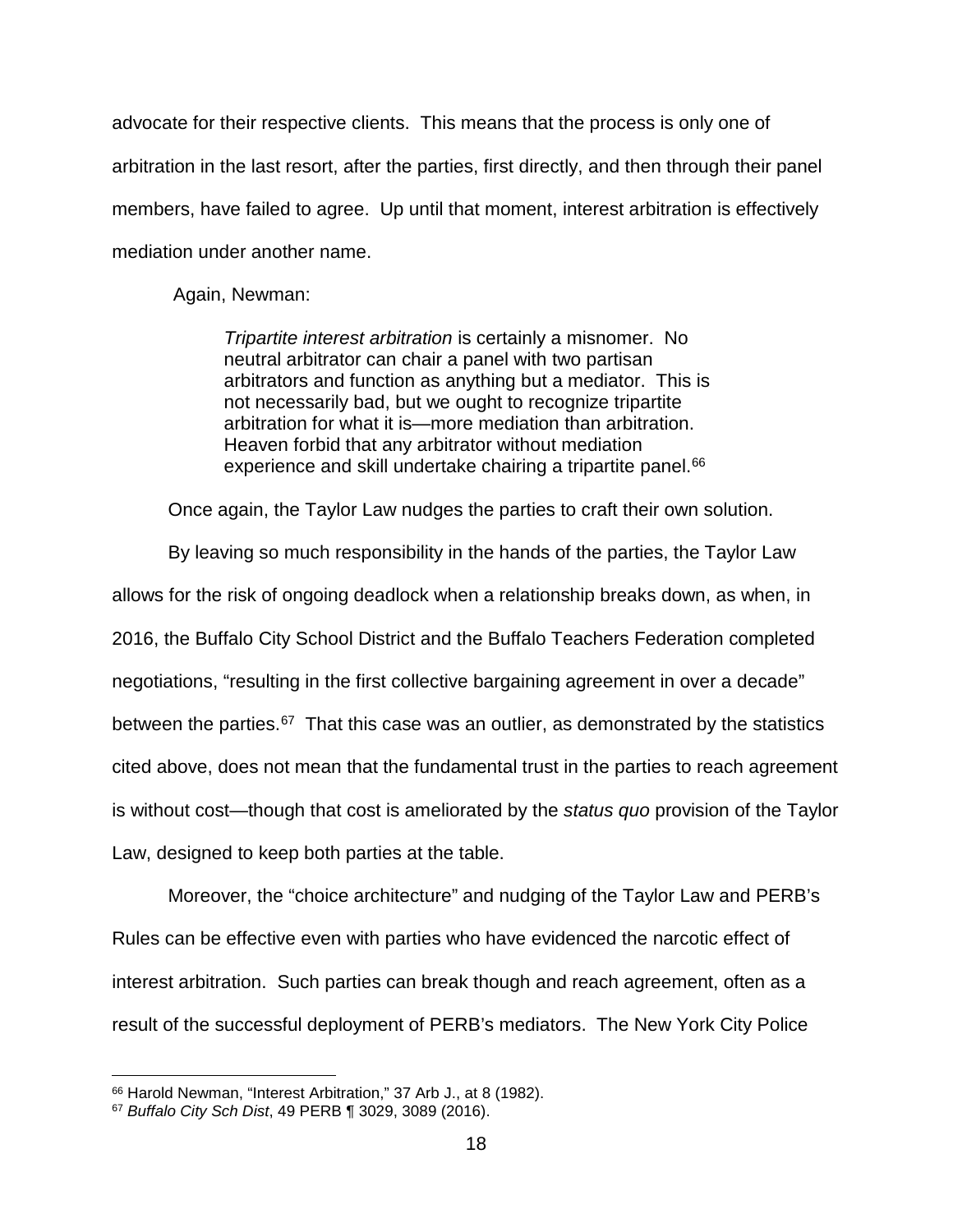Department and the New York City Patrolmen's Benevolent Association had, in the last five rounds of bargaining prior to the 2016 negotiations, gone to interest arbitration four times. $68$  The result of that fourth interest arbitration was acrimonious, with the PBAappointed member of the panel issuing a dissent objecting to the process and describing the ultimate award as an "odious decision and callous mistreatment of the City's 23,000 Police Officers."[69](#page-18-1) Protests took place outside the home of the public member of the panel, an unprecedented event.<sup>[70](#page-18-2)</sup>

Despite this unpropitious setting, when the parties reached impasse for the next

contract in 2016, intensive mediation by PERB's Director of Conciliation and a long-

standing member of PERB's mediation panel, himself an eminent arbitrator, helped the

parties to reach agreement. Mayor Bill De Blasio, at the press conference announcing

the agreement, thanked:

[The] mediators who performed a crucial role in this process. And perhaps our mediators don't get a lot of headlines, but they do extraordinarily important work and they help sides even when there is some disagreement come together and found common ground. I want to thank Kevin Flanigan from the Public Employ[ment] Relations Board for his exceptional work and Marty [Scheinman], who . . . played a crucial role as well.[71](#page-18-3)

A half a century after the passage of the Taylor Law, PERB's Office of

Conciliation is effectively resolving the vast majority of contracts that do not settle

<span id="page-18-0"></span> <sup>68</sup> Richard Steier, "Arbitration Looms Again in PBA Wage Dispute," *The Chief*, Aug. 28, 2014 (archived at [http://thechiefleader.com/arbitration-looms-again-in-pba-wage-dispute/article\\_9cfa6776-127e-11e4-af63-](http://thechiefleader.com/arbitration-looms-again-in-pba-wage-dispute/article_9cfa6776-127e-11e4-af63-001a4bcf6878.html) [001a4bcf6878.html](http://thechiefleader.com/arbitration-looms-again-in-pba-wage-dispute/article_9cfa6776-127e-11e4-af63-001a4bcf6878.html) ) (visited on June 12, 2018).

<span id="page-18-2"></span><span id="page-18-1"></span><sup>69</sup> PERB Case No. IA2014-009, dissenting opinion of Panel member Jay W. Waks at 2 (Feb. 12, 2015). <sup>70</sup> Lorena Mongelli, "NYC Police Union Protests Small Raises Outside Arbitrator's House," New York Post, Nov. 5, 2015, archived at [http://nypost.com/2015/11/05/nyc-police-union-protests-small-raises](http://nypost.com/2015/11/05/nyc-police-union-protests-small-raises-outside-arbitrators-home/)[outside-arbitrators-home/](http://nypost.com/2015/11/05/nyc-police-union-protests-small-raises-outside-arbitrators-home/) (visited June 12, 2018).

<span id="page-18-3"></span> $\frac{1}{71}$  Transcript, "Mayor DeBlasio and Patrolmen's Benevolent Association Announce Tentative Five-Year Agreement," Jan 31, 2017, archived at: [http://www1.nyc.gov/office-of-the-mayor/news/062-17/transcript](http://www1.nyc.gov/office-of-the-mayor/news/062-17/transcript-mayor-de-blasio-patrolmen-s-benevolent-association-tentative-five-year)[mayor-de-blasio-patrolmen-s-benevolent-association-tentative-five-year](http://www1.nyc.gov/office-of-the-mayor/news/062-17/transcript-mayor-de-blasio-patrolmen-s-benevolent-association-tentative-five-year) (Visited June 12, 2018).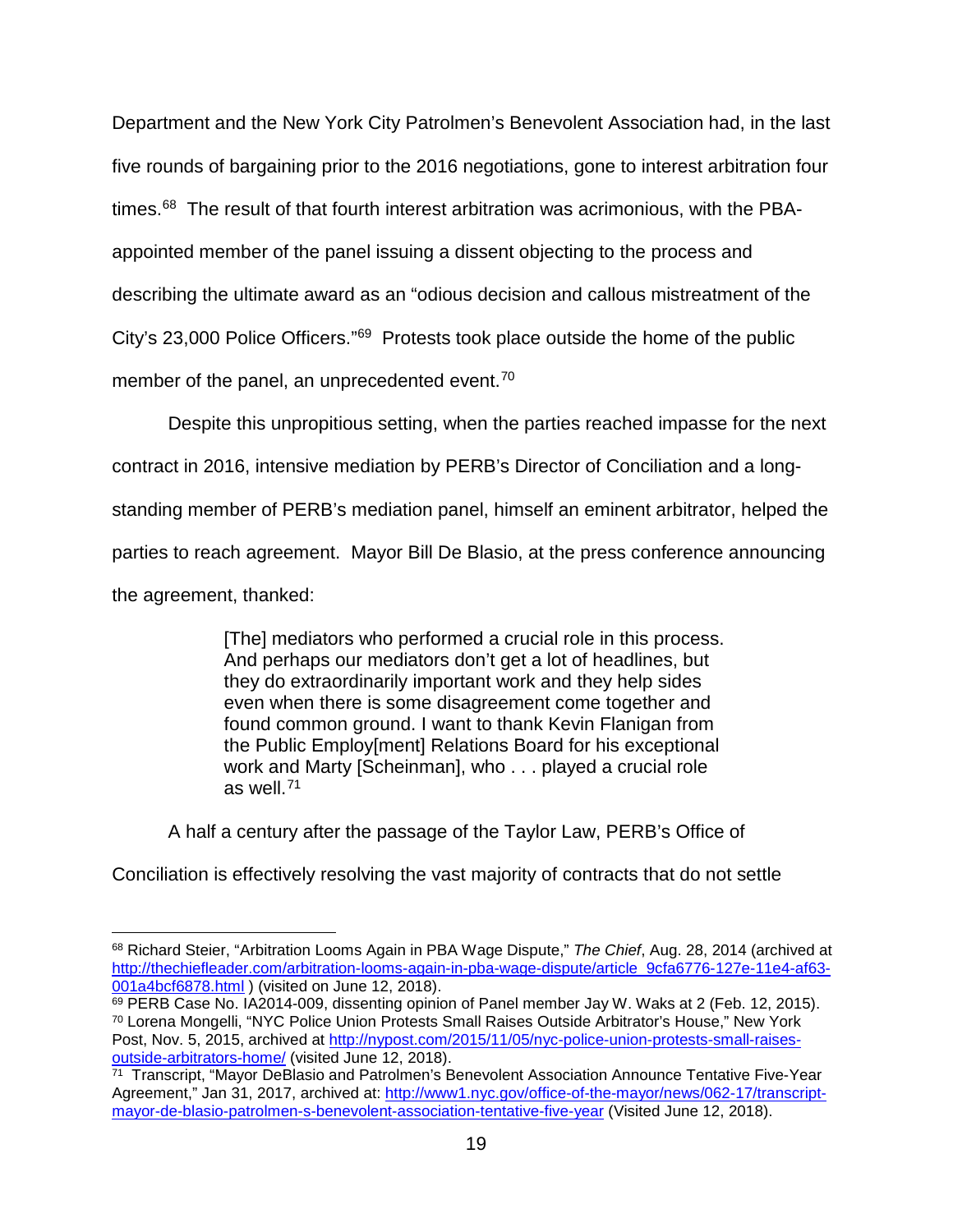without assistance. And it still does so with the mediator's philosophy that the "opportunity to attempt to persuade—in the long run—is more potent and viable than the power to order."[72](#page-19-0)

### **"Rep" and the Business of the Board**

Returning to Jerry Lefkowitz's summary of the Taylor Law, it had three prongs: (1) that public employees have the right to join or not to join any employee organization of their own choosing; (2) that public employers are required to negotiate with the employee organizations which have been chosen by their employees to represent them; and (3) the procedures by which these two rights are protected.

Matters involving mediation, fact-finding, and interest arbitration which the Office of Conciliation facilitates do not, as a general matter, come before the Board. They are indicative of the second component of the summary—helping the parties to reach an agreement.

By contrast, the matters decided in the first instance by the staff of PERB's Office of Public Employment Practices and Representation (known as the "Rep Department" or just "Rep" internally) are the Board's daily fare. In large part, this is because those cases that go to decision in the Rep Department are essentially legal in nature. That is, they are binding decisions involving questions of the Taylor Law, as it has been construed by the Board and the courts as applied to facts found by PERB's Administrative Law Judges ("ALJs"), or its Director or Assistant Director (each of whom hear cases in addition to their administrative roles).

<span id="page-19-0"></span> <sup>72</sup> Simkin, "The Role of the Mediator," at 16.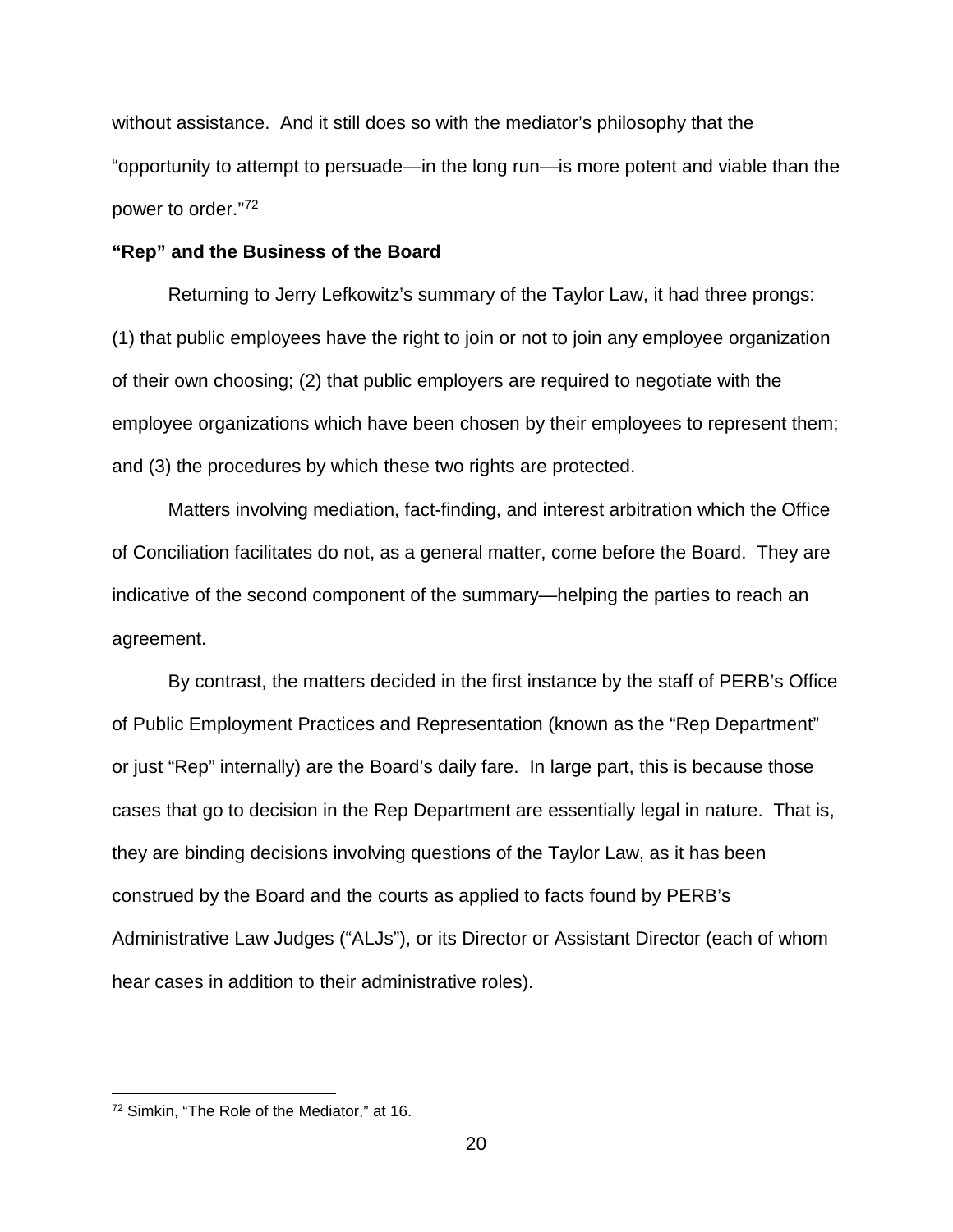The questions of representation—unit definition and clarification, as well as determining what union will represent a group of employees—are handled in the first instance by the Rep Department, and then by the Board. So too are challenges to the threshold question of whether employees are entitled to representation.

Under the Taylor Law, employees are presumed to be eligible for representation for collective bargaining. Unlike the broad exclusion for "supervisors" under the National Labor Relations Act, only employees determined by PERB to be "managerial" or "confidential" under § 201 (7) of the Taylor Law are barred from representation and collective bargaining. Under the statute, employees are "managerial" if "they are persons (i) who formulate policy or (ii) who may reasonably be required on behalf of the public employer to assist directly in the preparation for and conduct of collective negotiations or to have a major role in the administration of agreements or in personnel administration provided that such role is not of a routine or clerical nature and requires the exercise of independent judgment." Under the same section, employees may be designated as confidential only if they are persons who assist and act in a confidential capacity to managerial employees engaged in labor relations on behalf of the employer as described in clause (ii).

Improper practice charges are also handled by Rep. As is the case with Conciliation, Rep's ALJ's successfully resolve through settlement the vast majority of improper practice charges that come before them. To again use an imperfect measure, for the period from 2009-2010 through 2014-2015, an average settlement rate computed by averaging cases filed per year and cases pending at the beginning of each

21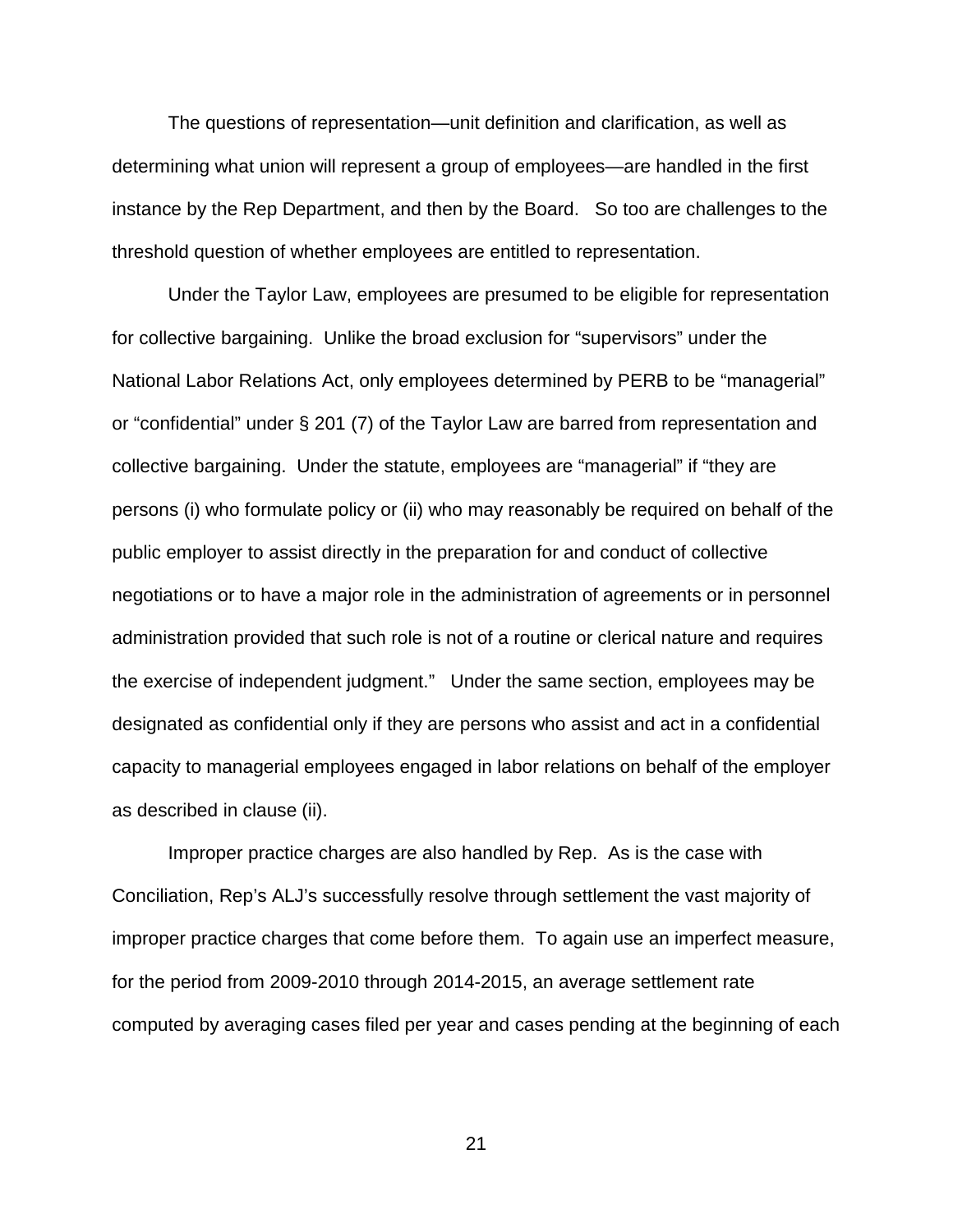year with cases settled yields an approximate settlement rate of 80%.<sup>73</sup> For the same time period, ALJs have issued, on average, 126 decisions per year.<sup>[74](#page-21-1)</sup>

From 2009 through 2015, the Board decided, on average, 30 improper practice cases per year.<sup>[75](#page-21-2)</sup> Additionally, it has issued in each year, on average, five representation decisions, 21 certification decisions, and two unit placement or unit clarification decisions; in the same time period, the Board issued one managerial/confidential decision.<sup>[76](#page-21-3)</sup> In sum, about a quarter of improper practice decisions by ALJs are appealed to the Board, and most of these go to decision.<sup>77</sup>

Because the Board functions as an appellate body, there are no statutory or regulatory mechanisms to promote settlement once a case goes before it. Also, the parties often choose to appeal decisions to the Board to clarify the Taylor Law's application to difficult or unprecedented facts, or to obtain clarity as to how the Law's policies or prior cases should be followed when they are in tension. In such cases, unlike the mediator's ideal, the answer can be more valuable than the settlement.

<span id="page-21-1"></span>

<span id="page-21-0"></span><sup>&</sup>lt;sup>73</sup> Figures drawn from 2015 NEW YORK STATE STATISTICAL YEARBOOK at 314 (39<sup>th</sup> Ed. 2016). Calculating from reported figures from 2009-2010 through 2014-2015, the average 812 cases filed per year, with 663 settled or withdrawn cases, yields an average settlement rate of 82%. An average of the year-by-year settlement rates measured against actual number of settled/withdrawn cases per year yields an approximate settlement rate of 78% for the same time period. Averaging these two admittedly imperfect figures yields an average settlement rate for the period of 80%.

Although the statistics have not been published yet, the years 2015-2016, 2016-2017 and 2017-2018 yield similar figures. In 2015-2016, 884 cases were filed, and 786 were settled or otherwise withdrawn, yielding a settlement percentage rate of 88.9%. ALJs issued 148 decisions, and the Board decided 52. In 2016-2017, 835 cases were filed, and 666 settled or withdrawn, a settlement rate of 79.7%. ALJs decided 117 cases, and the Board issued 28 decisions. Likewise, in 2017-2018, 733 cases were filed, 630 settled or were otherwise withdrawn, yielding a settlement percentage of 85.9%. ALJs issued 94 decisions, and the Board issued 45.<br> $\frac{74}{10}$ 

<span id="page-21-2"></span><sup>&</sup>lt;sup>75</sup> *Id.* A pure average from 2009-2010 through 2014-2015 gives a slightly higher average, that is, 34 cases per year. However, in 2011-2012, the Board decided 51 improper practice cases, an aberrantly high number for that period that skews the average in a misleading way. <sup>76</sup> *Id*.

<span id="page-21-4"></span><span id="page-21-3"></span><sup>77</sup> 2015 NEW YORK STATE STATISTICAL YEARBOOK at 314.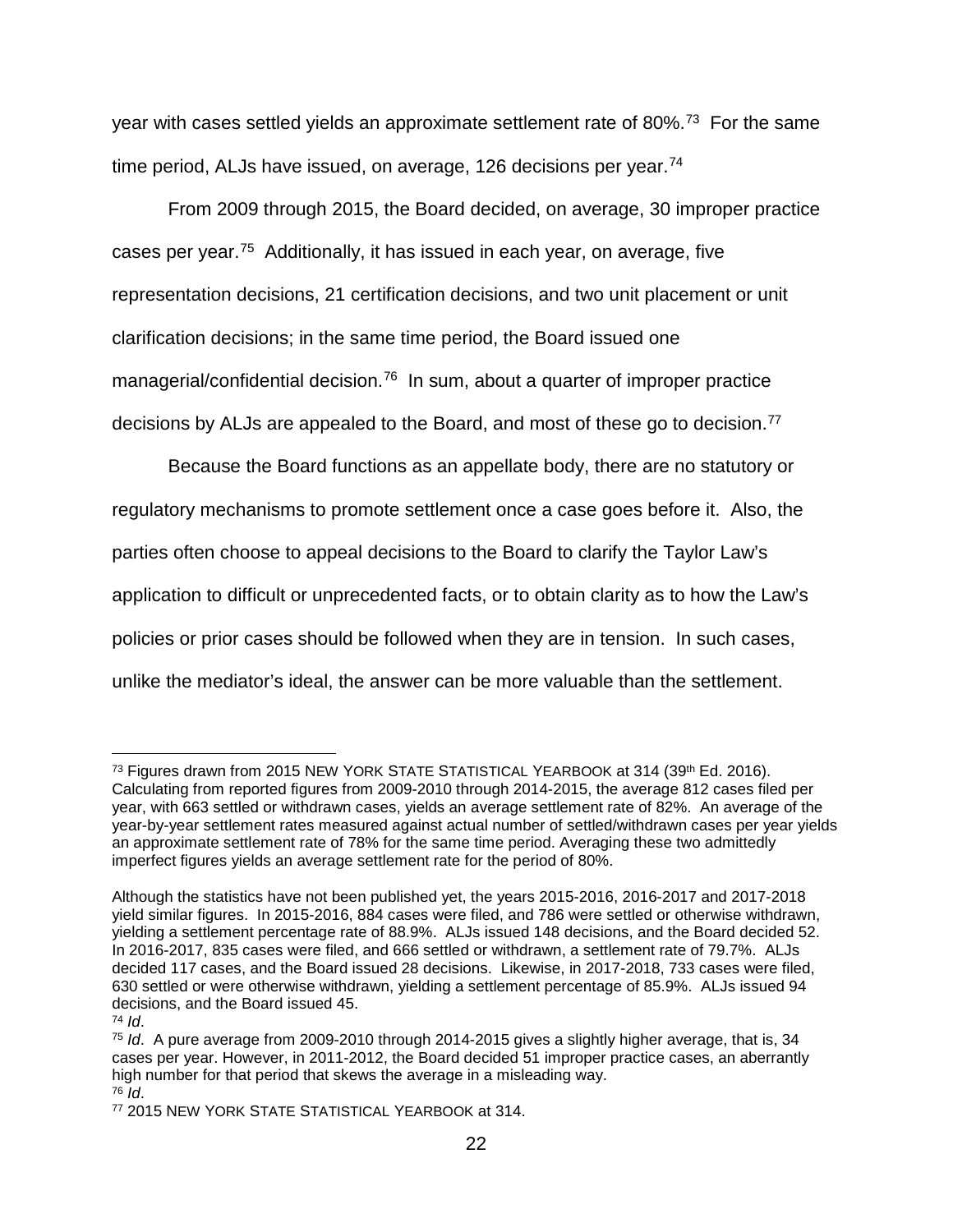When the Taylor Law was first enacted, PERB was not explicitly given jurisdiction over improper practices by either management or labor. In 1967, Jerry Lefkowitz "took the lead in preparing PERB's rules of procedure," including drafting the first prohibition of improper practices, which was struck down by the courts in 1968.<sup>[78](#page-22-0)</sup> The following year, the Legislature amended the Taylor Law statute to add § 209-a, which defines improper practices on the part of both labor and management. [79](#page-22-1) The Taylor Law gives PERB "exclusive, non-delegable jurisdiction" over improper practice charges.<sup>80</sup>

It is an improper practice for an employer to:

- Interfere with, restrain or coerce public employees in the exercise of their rights under the Taylor Law for the purpose of depriving them of such rights;
- dominate or interfere with the formation or administration of any employee organization for the purpose of depriving them of such rights;
- discriminate against any employee for the purpose of encouraging or discouraging membership in, or participation in the activities of, any employee organization;
- refuse to negotiate in good faith with the duly recognized or certified representatives of its public employees;
- refuse to continue all the terms of an expired agreement until a new agreement is negotiated, unless the employee organization which is a party to such agreement has, during such negotiations or prior to such resolution of such negotiations, engaged in strike-related conduct as prohibited by 210(1) of the Taylor Law;
- utilize any state funds appropriated for any purpose to train managers, supervisors or other administrative personnel regarding methods to discourage union organization or to discourage an employee from participating in a union organizing drive; or

<span id="page-22-0"></span> <sup>78</sup> Ronald Donovan, ADMINISTERING THE TAYLOR LAW, 64; 77;123. *See CSEA v Helsby*, 21 NY2d 541,

<sup>1</sup> PERB ¶ 702 (1968).

<span id="page-22-1"></span><sup>79</sup> L. 1969, c. 24.

<span id="page-22-2"></span><sup>80</sup> Civil Service Law § 205.5 (d).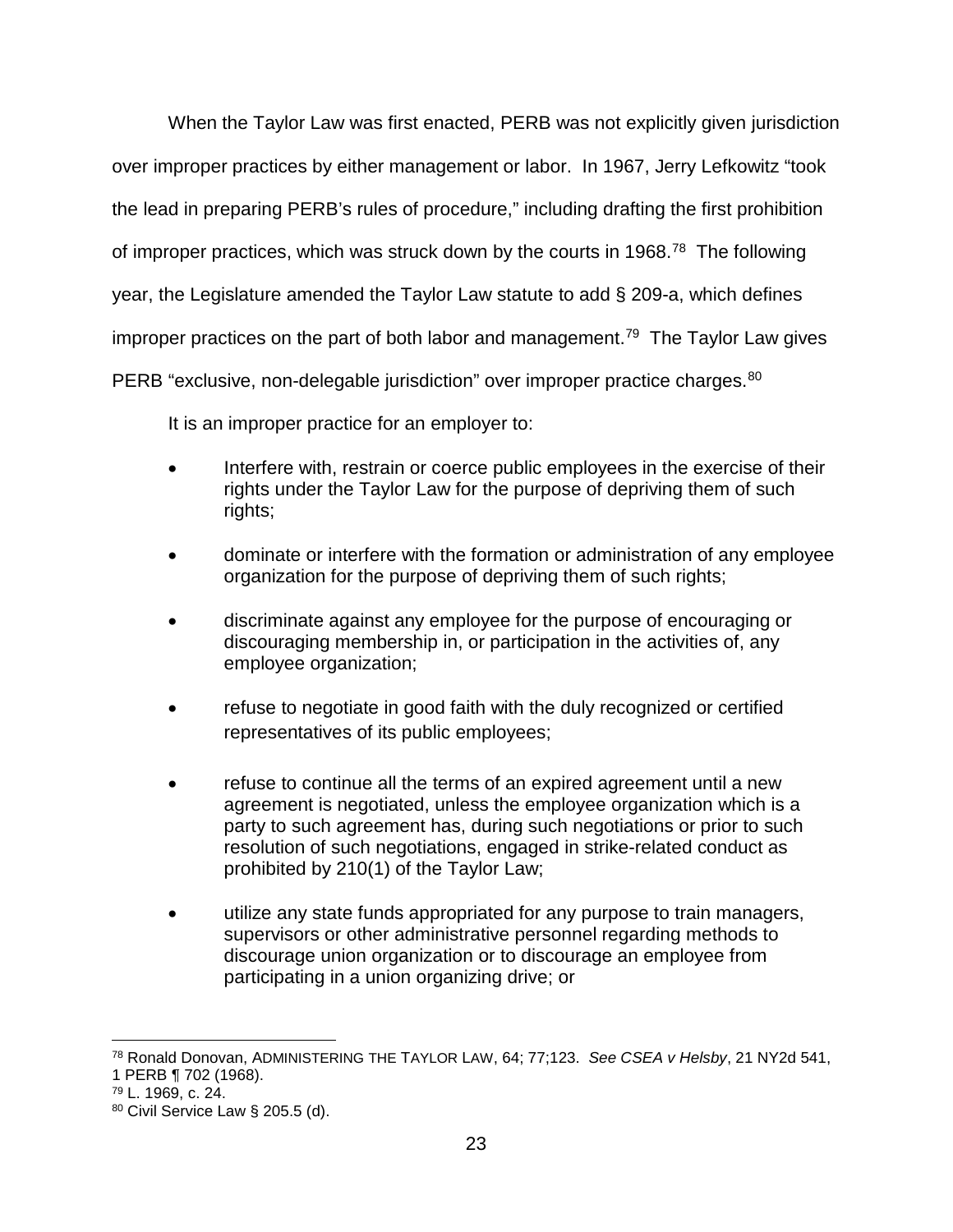fail to permit or refuse to afford a public employee the right, upon the employee's demand, to representation by a representative of the employee organization when at the time of questioning by the employer of such employee it reasonably appears that he or she may be the subject of a potential disciplinary action.<sup>[81](#page-23-0)</sup>

It is an improper practice for a union to:

- Interfere with, restrain or coerce public employees in the exercise of the rights to form, join and participate in, or to refrain from forming, joining, or participating in, any employee organization of their own choosing;<sup>[82](#page-23-1)</sup>
- to refuse to negotiate collectively in good faith with a public employer; or
- to breach its duty of fair representation to public employees.

The Board's decisions with respect to improper practice charges are subject to judicial review as to whether the decision "was affected by an error of law or was arbitrary and capricious or an abuse of discretion," or not "supported by substantial evidence."[83](#page-23-2) The Board "is accorded deference in matters falling within its area of expertise."[84](#page-23-3)

The Board's primary purpose is, as it has been since the beginning, deciding those questions of law that *don't* get resolved by settlement or collectively bargained agreements. In deciding cases, the Board has the additional responsibility of providing guidance for the parties and their representatives. The Board must flesh out the necessarily broad language of the Taylor Law—whether a union's demand to bargain over a specific term and condition of employment is a mandatory subject of bargaining, or does it fall within management's right to assign duties, select equipment, and organize how those assignments are performed?

<span id="page-23-0"></span> <sup>81</sup> Civil Service Law § 209-a (1)-(g).

<span id="page-23-1"></span><sup>82</sup> Civil Service Law § 209-a (2) (a), incorporating by reference § 202.

<span id="page-23-2"></span><sup>83</sup> Civil Service Law § 213; the standard of review is provided in Civil Practice Law and Rules § 7803.

<span id="page-23-3"></span><sup>84</sup> *Kent v. Lefkowitz*, 27 NY3d 499, 505 (2016).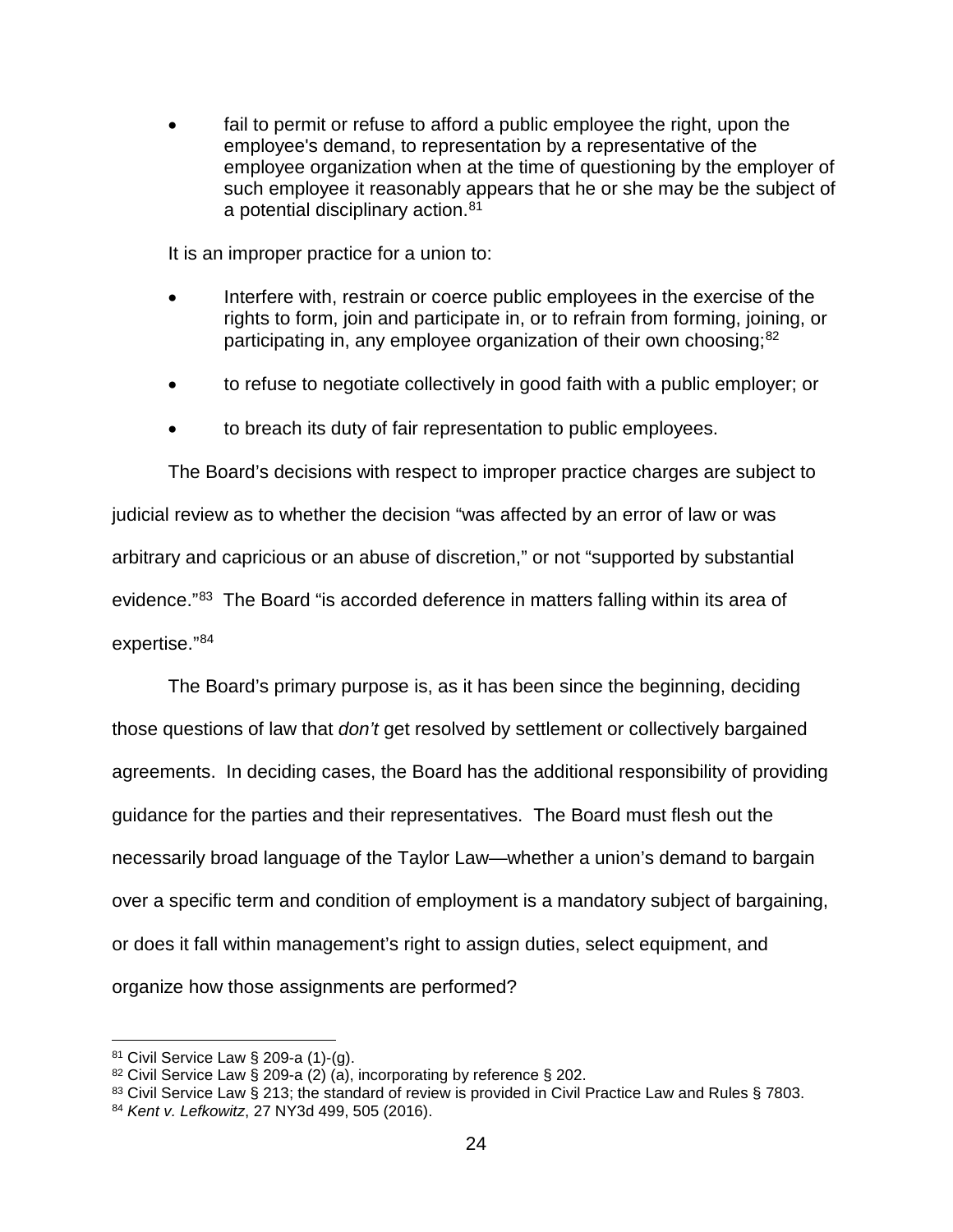PERB's experience, and the extent to which its decisions have been accepted by the parties and stood the test of time, have vindicated Pauline Kinsella's judgment that:

> I believe that without strong governmental agencies which are respected by all parties, the process of collective bargaining is placed in extreme jeopardy. I don't believe the parties will police themselves, and I don't believe *ad hoc* arbitrators will adequately focus on the public interest as they review cases brought by specific parties. I believe governmental agencies should provide law enforcement functions.[85](#page-24-0)

PERB has successfully provided those functions since it was granted improper practice jurisdiction in 1969. Part of how it has done so is by fostering a jurisprudential consistency and consensus as to the guiding principles it sets out.

The Board has, throughout its history, sought to achieve consensus among its three members.[86](#page-24-1) Dissents are welcome where a principled disagreement cannot be reconciled, of course, and have sometimes been prophetic.<sup>87</sup> However, the members of the Board, present as well as past, prize the virtue of providing clear, non-partisan guidance. The virtue of clarity is best served when all of the members of the Board can agree on a final articulation of a result that serves the Taylor Law, and the Board's members work to consensus in the vast majority of cases. This culture of consensus inherently stabilizes the Board. While members come, and go, bringing with them their own experience and viewpoints, the Board is not noted for the partisan swings that some scholars see in decisions of the National Labor Relations Board.<sup>[88](#page-24-3)</sup> Indeed, that has long been the case; Ronald Donovan wrote in 1990 that:

<span id="page-24-0"></span><sup>85</sup> Pauline R. Kinsella, "Privatizing the Public Interest: Who Needs the Impartial Agencies?" (Speech, July 27, 1997) at p. 6.

<span id="page-24-1"></span><sup>86</sup> *See* Donovan, ADMINISTERING THE TAYLOR LAW at 153-157.

<span id="page-24-2"></span><sup>87</sup> *Id.* at 157-159.

<span id="page-24-3"></span><sup>88</sup> See Joan Flynn, "A Quiet Revolution at the Labor Board: The Transformation of the NLRB, 1935-2000," Ohio St. L. J. 1361, 1365-1366, *et seq*. (2000) ("The most recent appointees from the management and union sides, moreover, have compiled particularly lop-sided voting records, in which "votes for the 'other'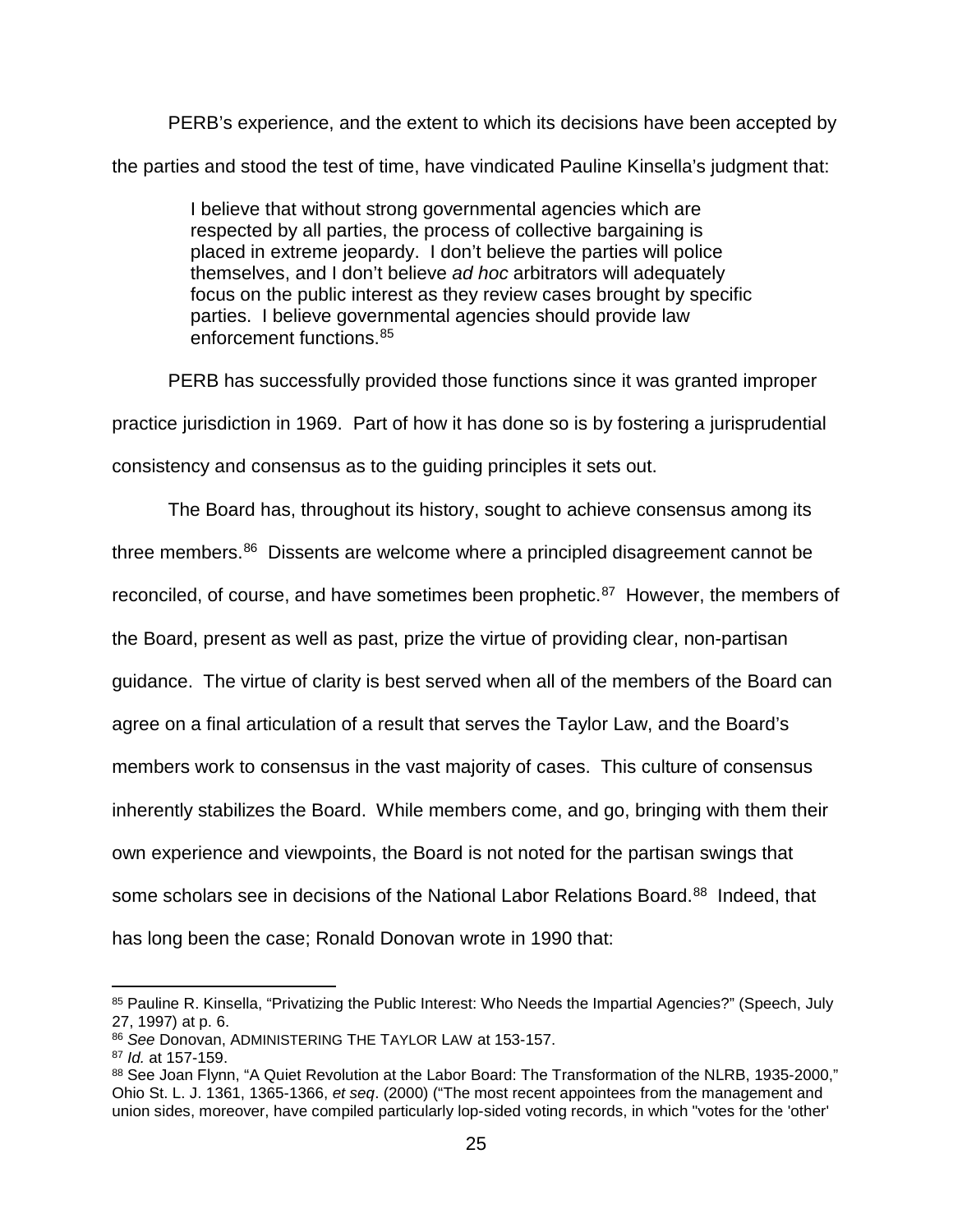[w]hereas observers of the National Labor Relations Board often speak of the Eisenhower, Kennedy, or Reagan Board as a shorthand way of indicating a particular labor policy orientation associated with the political views of the incumbent president, the policies of PERB have been remarkably constant over its history, irrespective of state administration, agency leadership, or board composition.<sup>[89](#page-25-0)</sup>

In deciding cases, the Board explains its results in written opinions, and relates them to prior Board decisions, old and new. Like any common law system, the Taylor Law, as supplemented by its Rules of Procedure, requires careful, fact-driven decisions explaining why the material facts at issue mandate the result the Board has arrived at. The Board's decisions serve the additional purpose of persuasion, of demonstrating that a given result is rooted in the Taylor Law and in the caselaw that has developed over the years, and not a result of favoring one party over another.

Our written opinions also make us, as former Chair Pauline Kinsella put it, "publicly accountable" because "our decisions are in the public eye and they are carefully scrutinized. The public nature of what we do makes a difference."[90](#page-25-1)

Two other institutional constraints on the Board are the record compiled by the ALJs and the scope of appeal of their decisions to the Board. The ALJs conduct the hearings, where necessary; they weigh the credibility of witnesses, and apply the Taylor Law and the Rules, as well as the Board's prior decisions. The Board defers to the ALJ's factual findings, especially when they are based in whole or in part on the ALJ's

side's position are few and far between") (editing marks omitted); Zev J. Eigen & Sandro Garofalo, "Less Is More: A Case for Structural Reform of the National Labor Relations Board," 98 Minn. L. Rev. 1879, 1884 (2014) ("The [National Labor Relations] Board's approach is—some might say 'notoriously' marked by frequent shifts in precedent when the administration changes, combined with a policy of nonacquiescence with federal appellate court rulings until the Supreme Court ultimately decides an issue").<br><sup>89</sup> Donovan, ADMINISTERING THE TAYLOR LAW, at 154.

<span id="page-25-1"></span><span id="page-25-0"></span><sup>90</sup> Kinsella, "Privatizing the Public Interest," at 4.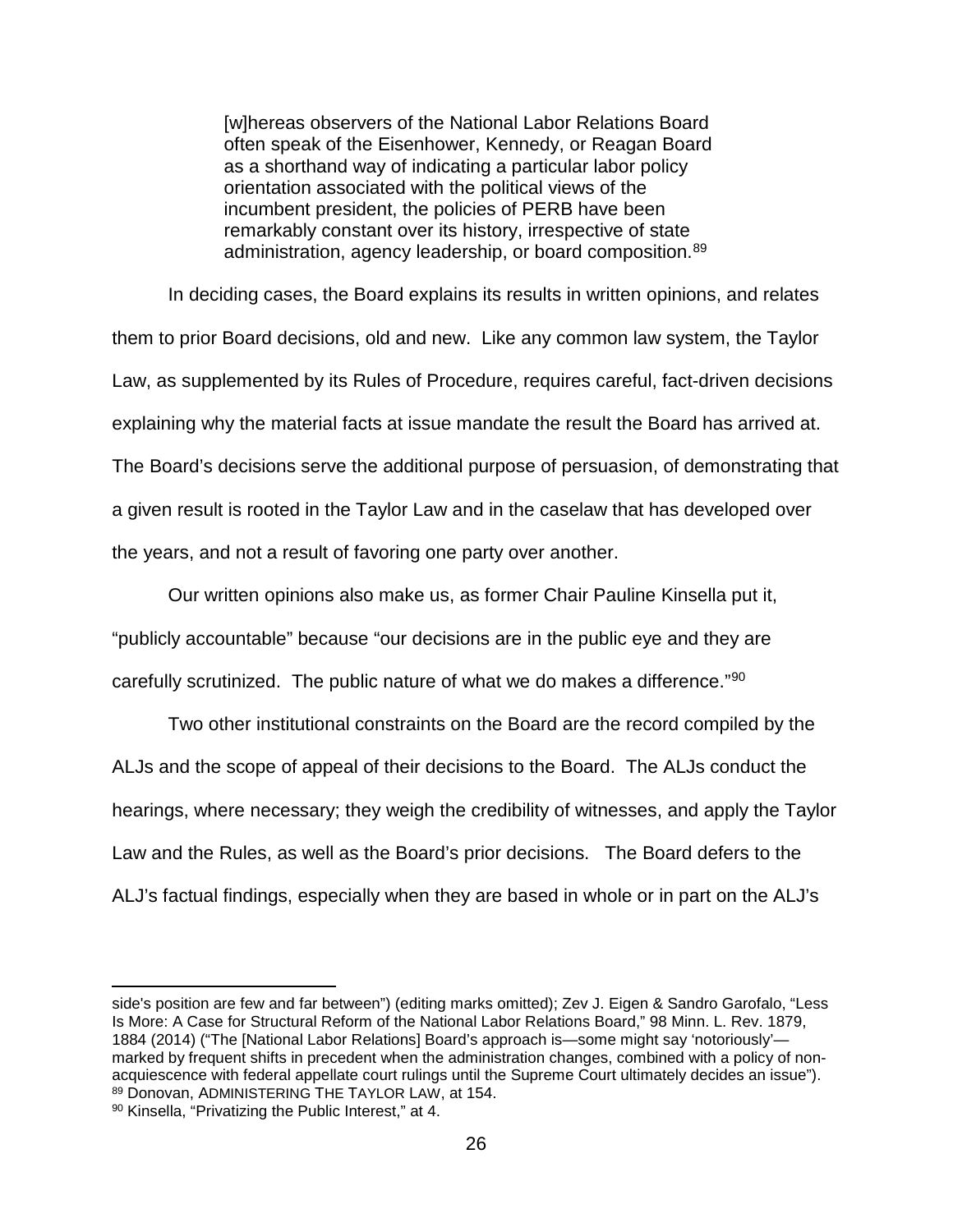weighing of the credibility of the witnesses' testimony on a disputed factual question.<sup>[91](#page-26-0)</sup> The ALJ's written opinion also frames the issues before the Board; under PERB's Rules, parties must file specific exceptions to an ALJ decision, and questions of law or fact not raised before the ALJ and excepted to before the Board are waived.<sup>[92](#page-26-1)</sup>

Where no Board decisions address the precise matter at issue, the ALJs may consult the published decisions of their predecessors and colleagues as ALJs. Sometimes, they must do their best in the absence of any guidance at all.

In such cases, the importance of the Board's review is clear. Only the Board can provide clarity —an ALJ decision, however well thought out and persuasive, only binds the parties to that decision, even if no appeal is filed.<sup>[93](#page-26-2)</sup>

The effect of these Rules is not to make appeal to the Board a technicality-strewn minefield. Rather, it makes sure that an appeal is a review of the facts and issues presented to the ALJ, and not a second bite at the apple.

Recent Chairs have steadily sought to reduce the technical nature of pleading before PERB. Under Jerry Lefkowitz, who returned to PERB, this time as Chair, in 2007, and served until January, 2015, the Directors and the Deputy Chair began a thorough review of PERB's Rules. This Rules revision was the first since 1999, and the proposed amended Rules were thoroughly reviewed and revised again under Seth Agata, my immediate predecessor as Chair. When I was appointed Chair in 2016, I inherited the work begun by Jerry and Bill Herbert (with the help of Kevin Flanigan,

<span id="page-26-0"></span> <sup>91</sup> *Mt. Pleasant Cottage Union Free Sch Dist*, 50 PERB ¶ 3002 (2017), citing, *inter alia*, *Fashion Institute of Technology v Helsby*, 44 AD2d 550, 7 PERB ¶ 7005, 7009 (1st Dept 1974).

<span id="page-26-2"></span><span id="page-26-1"></span><sup>92</sup> Rules of Procedure, § 213.2 (b) (4); *see also NYCTA (Burke)*, 49 PERB ¶ 3021, 3072, n. 4 (2016). <sup>93</sup> *State of New York (SUNY Buffalo)*, 50 PERB ¶ 3001, n. 42 (2017), citing *County of Nassau*, 48 PERB ¶ 3023, at 3089, n. 89 (2015) (a decision of an ALJ is not binding on the Board and has no precedential value").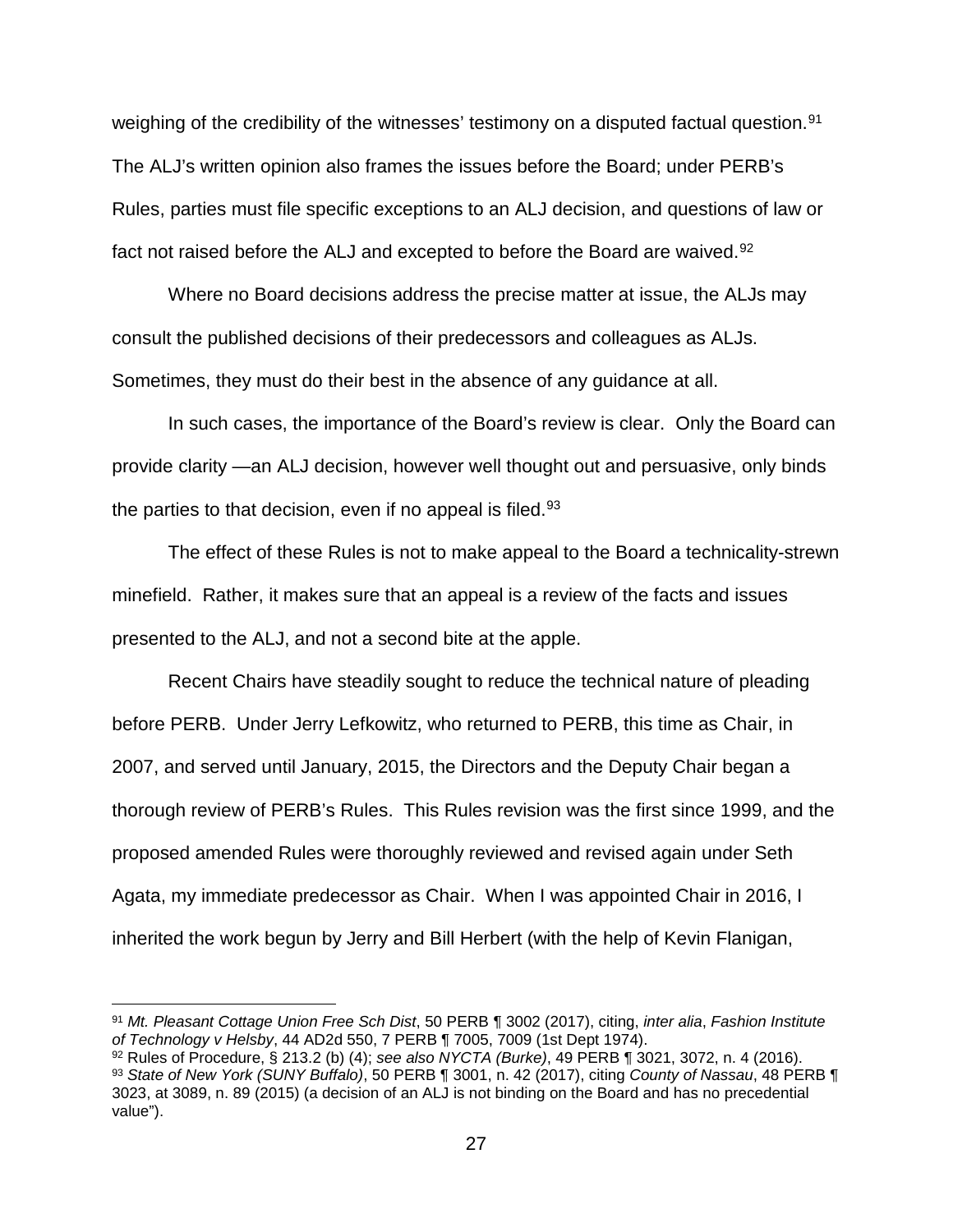Monte Klein, David Quinn, and Anthony Zumbolo), and continued under Seth (with my input as Deputy Chair, and that of all the Directors who had served under both Jerry and Seth). With additional valuable contributions of Deputy Chair Sarah Coleman, the Rules were formally adopted on August 2, 2017.

Under these new Rules, pleading is less technical, electronic filing has been adopted, and is being phased in. Likewise, practices, some of which were reflected in the Board's decisions, others simply known to experienced practitioners before the Agency, but not to newer practitioners or individuals without representation, are now incorporated into the Rules.

In the same time period, the Board has moved to eliminate technicalities that harmed both management and labor. So, for example, the Board has overruled precedent penalizing both labor and management for failing to recite a precise formula of words in its pleadings when the essence of the claim or defense is clear from the pleadings.<sup>[94](#page-27-0)</sup>

Likewise, we continue to reduce our backlog of undecided cases, promoting more efficient resolution of disputes. As we have hired new staff to fill the places of those who have retired, we at PERB intend to resolve cases with full consideration, but to ensure that processing of cases can be done in a timely basis, so that our remedies actually make the parties whole, and promote the policies and values of the Taylor Law.

As PERB moves forward into its second half-century, the agency is cultivating a new generation of staff, as well as encountering a new generation of clientele and

<span id="page-27-0"></span> <sup>94</sup> *County of Nassau,* 49 PERB ¶ 3001 (2016) (management mislabeling defense of "duty satisfaction" as one of "waiver" not fatal); *County of Suffolk*, 49 PERB ¶ 3005 (2016) (reversing an ALJ's finding that a union had failed to timely plead repudiation as an improper practice when it asserted a contractual claim, only to be met with a deferral claim).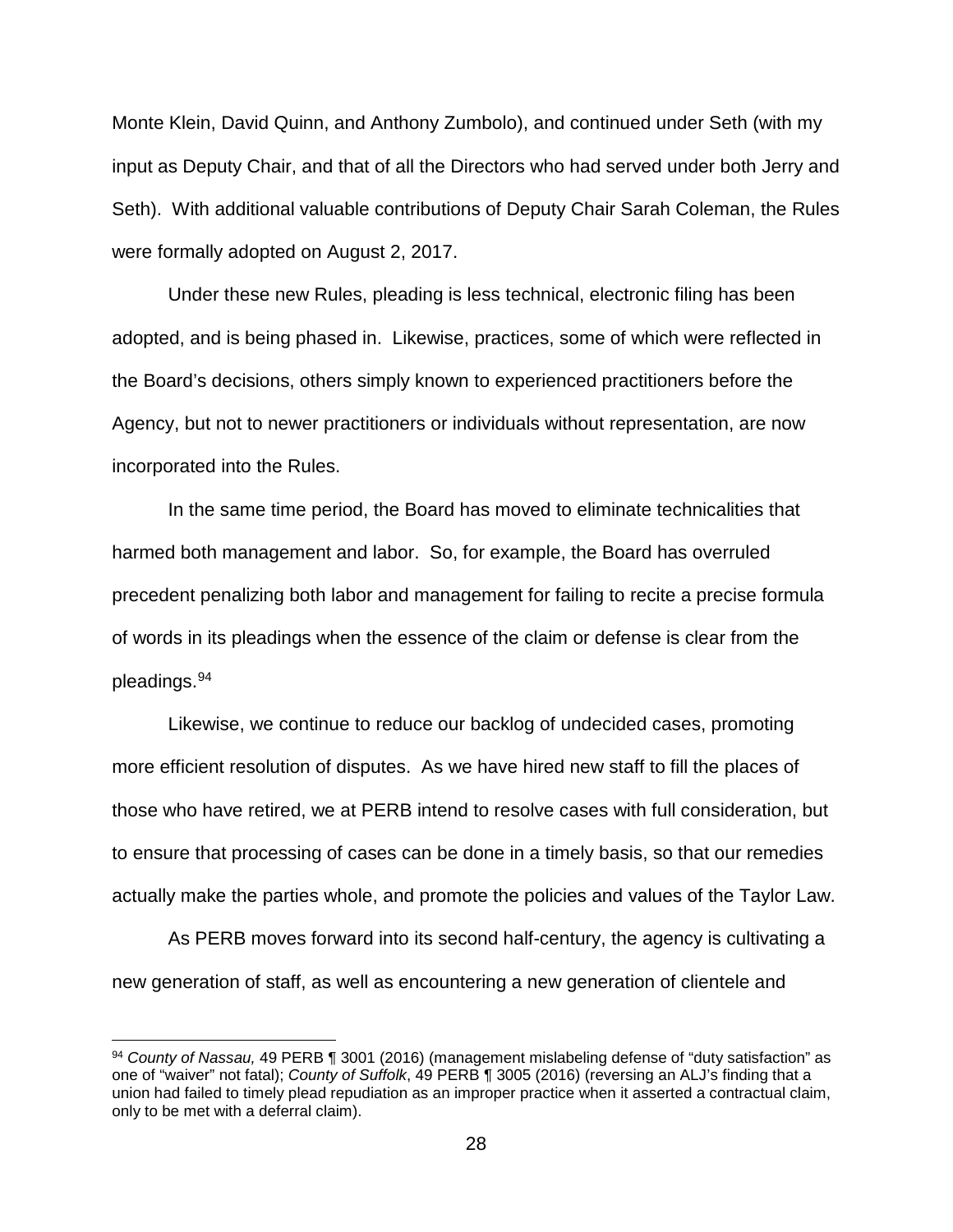constituents. This anniversary year is not just a celebration but it is the beginning of a new era, as many experienced practitioners and parties retire or move on to other concerns. At the same time, changes at the national level, and the revitalization of communities throughout the State, present new challenges to State and local employers, and to the individuals comprising their workforces, as well as the unions representing them.<sup>[95](#page-28-0)</sup> The post-World War II settlement, the latter years of which birthed PERB, has ended. The challenges of the nascent era in which we start this second half-century are starkly different from those of the first.

Among the most significant of these challenges are the expected tectonic shift in the labor relations landscape created by the United States Supreme Court's decision in Janus v. AFSCME.<sup>96</sup> In that case, the Court found that state labor relations statutes or agreements violated the First Amendment by requiring public employees who are not union members to pay fees to unions whose representational efforts and collective bargaining agreements the nonmember employees benefit from. In so ruling, the Court overturned 40 years of its own precedent, with roots stretching back another 20 years. The decision may destabilize well-functioning collective bargaining relationships at the stroke of a pen.

Although legislation has been passed and signed into law by the Governor to ameliorate the potential impact of *Janus*, harmonizing these new amendments to the Taylor Law with the structure of the law, and the reciprocal obligations that form the heart of the Taylor Law, will present issues for PERB to resolve as the scope of the

<span id="page-28-1"></span><span id="page-28-0"></span><sup>95</sup> Former PERB Chair Pauline Kinsella noted the beginning of some of these trends in the public sector in 1997. *See* "The Challenges Faced by the Collective Bargaining Process," at 2-5. 96 584 U.S. \_\_\_, Case No. 16-1466 (2018).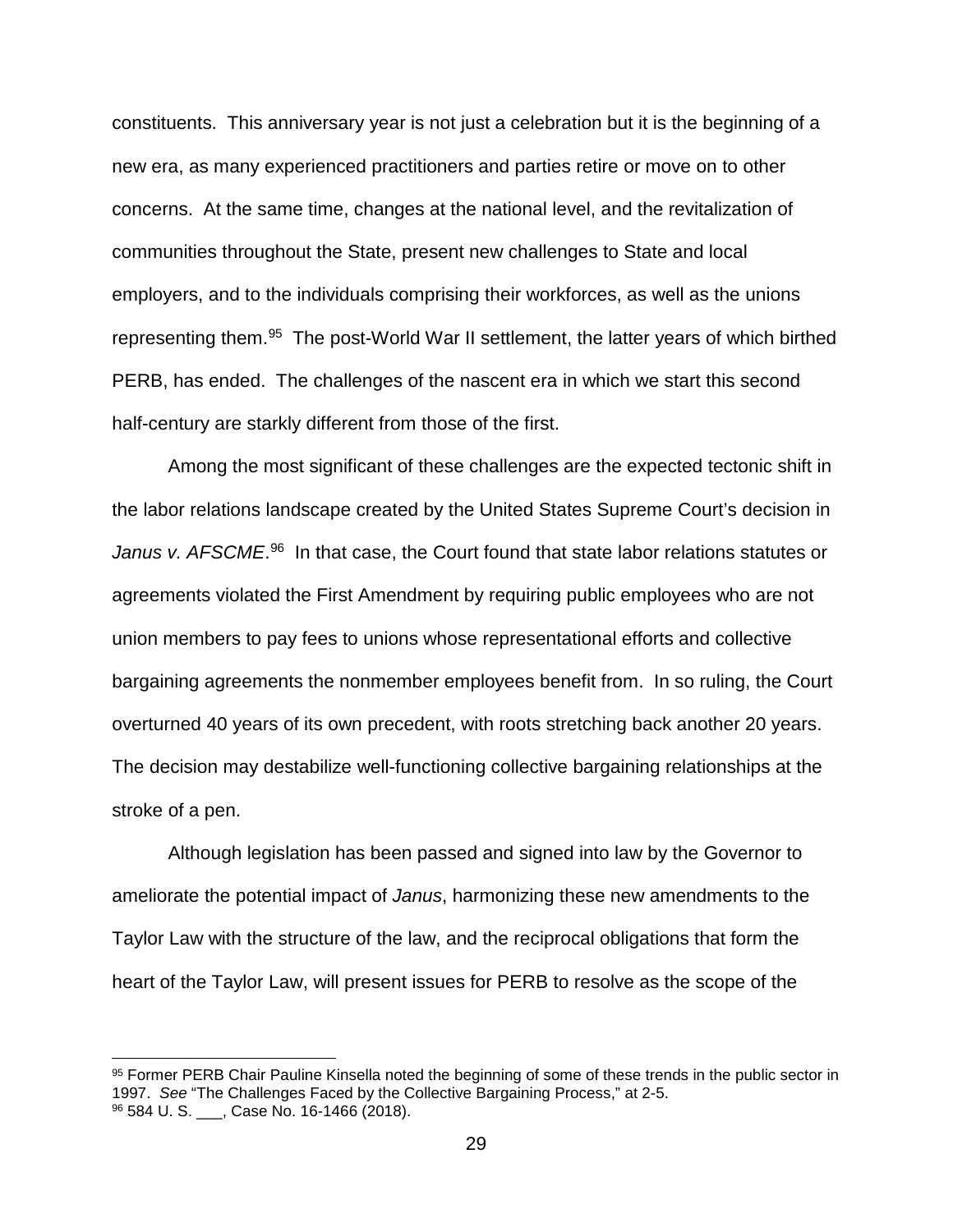decision's impact becomes clear. Likewise, determining what, if anything, remains of the provisions that are cast into doubt by the *Janus* opinion will present more issues to the Board to decide, at least in the first instance.

As we begin to address those challenges—which are, at heart, nothing less than facilitating the efficient delivery of services to the people of the State of New York, while respecting the inherent dignity and value of all those whose work is a part of those services—we at PERB must also raise our own standards. As new participants from both management and labor come to the bargaining table, they will need to learn to manage the intricate, relationship-driven, but ultimately productive, arts of labor relations. As an agency, we intend to use this anniversary year as a catalyst to relaunch our long dormant educational mission, for the benefit of the parties, and the people, as provided for by the Taylor Law.[97](#page-29-0) But teaching how things *were* done is not sufficient in itself. We intend to continue to advance and learn how to adapt the values of collective bargaining and of dispute resolution, to continue "to promote harmonious and cooperative relationships between government and its employees and to protect the public by assuring, at all times, the orderly and uninterrupted operations and functions of government."[98](#page-29-1) 

And then we continue to do just that—get out and promote harmonious and cooperative relationships between government and its employees—in the field, at the bargaining table, and, where necessary, in our legal processes. At its best, the Board and the Agency strive to uphold both sides of the reciprocal duties owed by the parties to each other, but ultimately to the people of the State of New York.

<span id="page-29-0"></span><sup>97</sup> Civil Service Law § 205.

<span id="page-29-1"></span><sup>98</sup> Civil Service Law § 200.